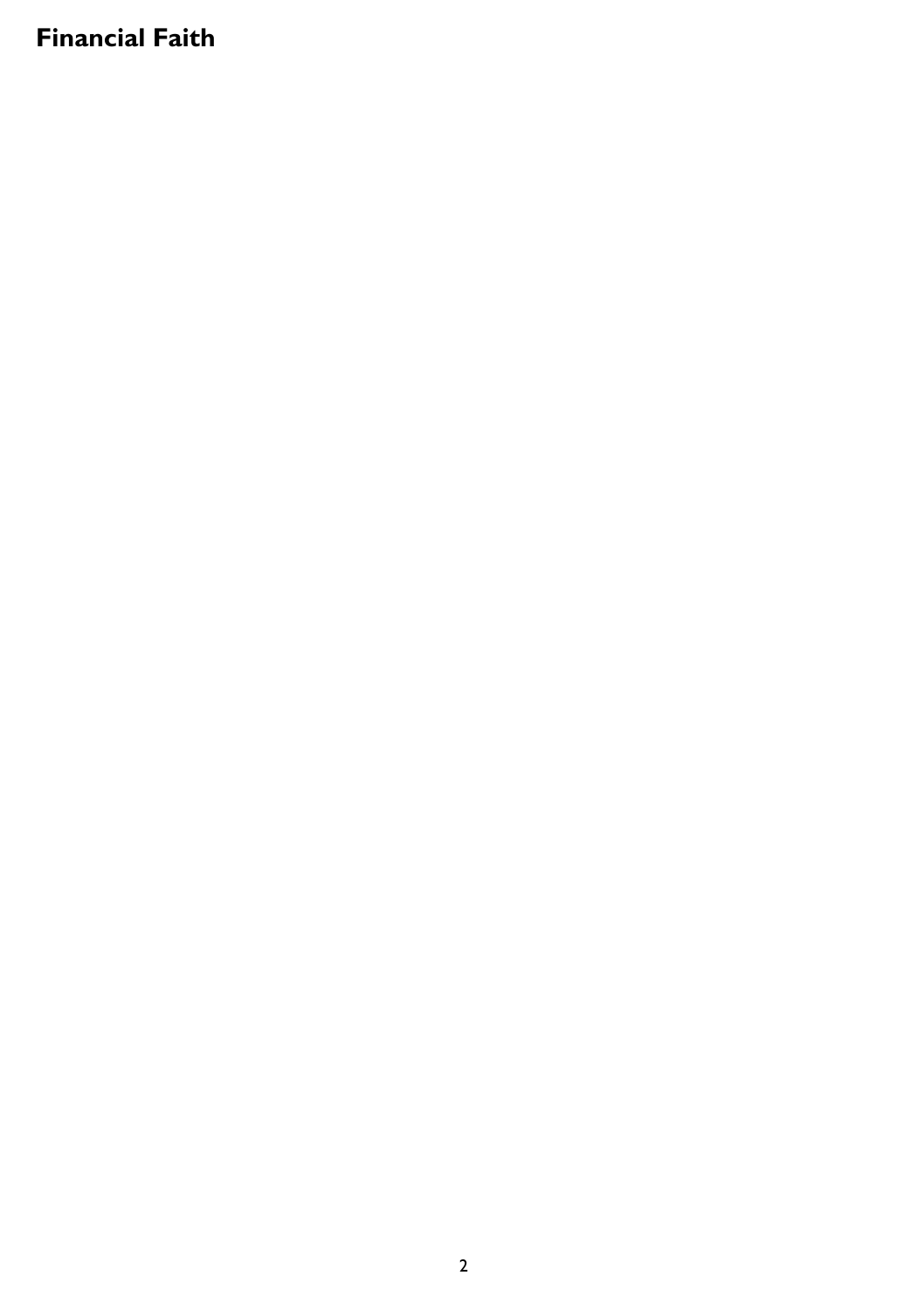# FINANCIAL FAITH

*A 40-DAY BIBLE STUDY SERIES*

# **INTRODUCTION**

s disciples living in the Indian<br>subcontinent, we sometimes feel we<br>the world So we are constantly struggling subcontinent, we sometimes feel we are poor compared to the rest of the world. So we are constantly struggling to manage our finances and struggle to give financially. We sometimes feel that our situation compared to others in the church

is not good. We feel we don't make enough or we don't have enough. We see this even affecting our faith. We struggle to stay committed to Christ because of our financial choice or struggles.

We need to do a check list on our financial management. We all have to evaluate our financial situation from time to time and ask these questions- How much do I make? Am I satisfied with my income? How much more should I make to make me feel that I am making enough? What are my expenses? Do I live within my means? Do I spend wisely? Do I make impulsive decisions when it come to money spending? Do I live in guilt with regards to managing my finances? Do I give to God? How much do I give? Do I help those in need? Do I provide for my family enough? Is money matters a constant reason for tensions and stress at home? Do you see yourself borrowing money all the



*We all need some help in this area. We need to look to Gods word for answers. We need to seek good advice.* 

time? Do you pay back those you have borrowed from? Are you in debt? Have you mortgaged gold or other things in a pawn shop?

We all need some help in this area. We need to look to Gods word for answers. We need to seek good advice. We need to discuss with family. We need to relook at the way we manage our money. So the goal for the next 40 days would be for each of us to spend time daily with God and his word. Keep a Quiet time journal to note down things that the Holy Spirit is convicting you on. Talk to your discipling partner about things you are learning. Share with your family what each one is learning from these lessons. Share with other brothers and sisters where you are at.

Let us start with Week 1, Day 1.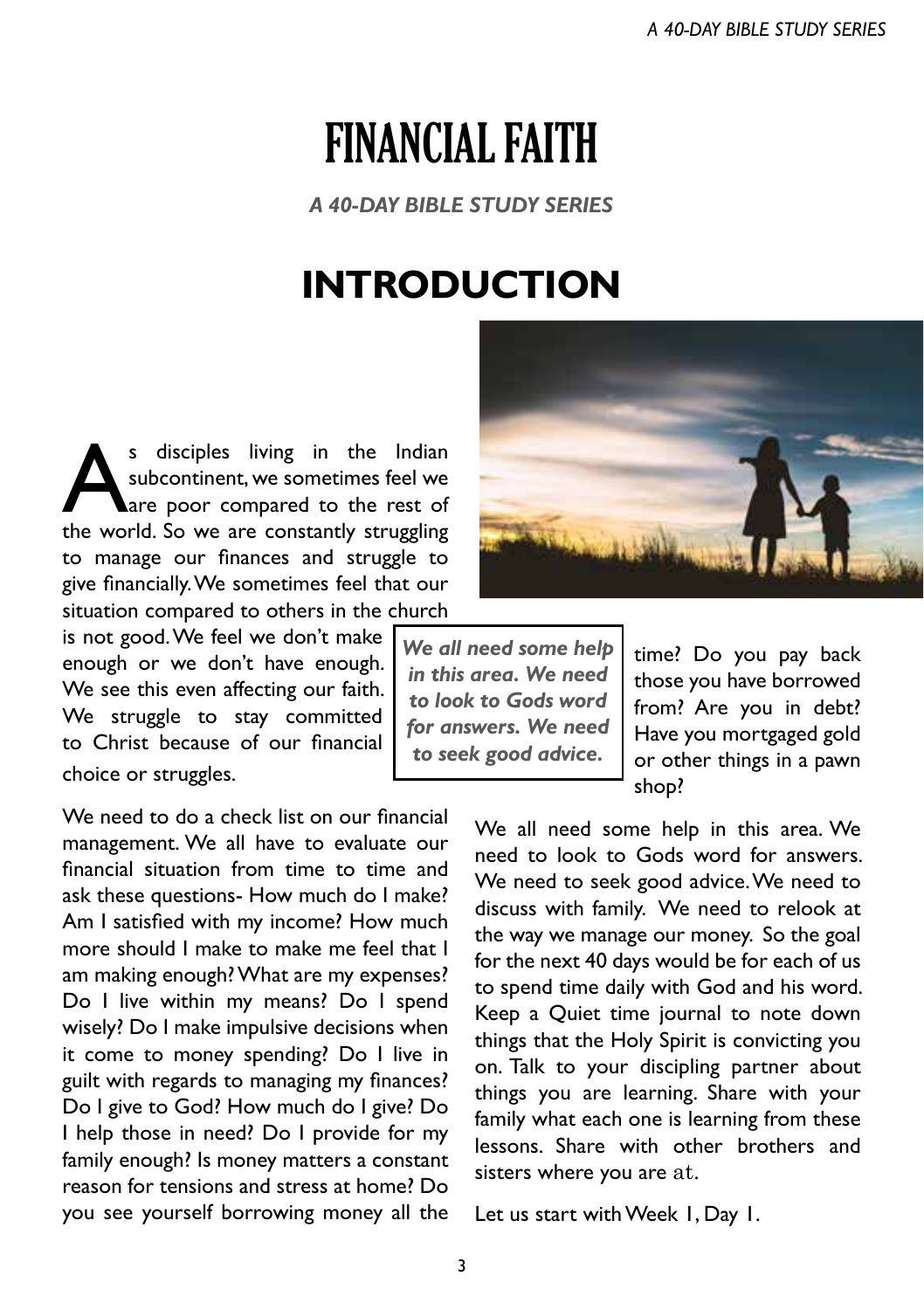# WEEK 1: LORD OF HEAVEN AND EARTH



*"You can't take it with you – but you can send it ahead" Randy Alcorn, The Treasure Principle*

# **Week 1: The Lord of Heaven and Earth.**

et us be clear about this- the Lord is<br>Lord of Heaven and Earth and so he<br>wowns everything. Yes you, your toys,<br>your gadgets, your time, your money, your et us be clear about this- the Lord is Lord of Heaven and Earth and so he owns everything. Yes you, your toys, possessions, your treasures, your family, your friends , yes everything He own……He is the Lord!

# **Day 1: Lord of Heaven and Earth**

#### **Psalm 24:1-4**

The earth is the Lord's, and everything in it, the world, and all who live in it for he founded it on the seas and established it on the waters. Who may ascend the mountain of the Lord? Who may stand in his holy place? The one who has clean hands and a pure heart, who does not trust in an idol or swear by a false god.

Imagine that you had never met or heard about this "Lord." You found out he owns everything – your land, your house, your career, your vehicle, your family – you get the point. Yet he does not treat you as a slave, but rather with respect.

How does God's sovereignty affect your relationship with him?

How could your view of wealth or resources affect how you view God?

How does knowing that God is the owner and not you change the way you look at what you have?

#### **Psalm 33:6-9**

By the word of the Lord the heavens were made, their starry host by the breath of his mouth. He gathers the waters of the sea into jars; he puts the deep into storehouses. Let all the earth fear the Lord; let all the people of the world revere him. For he spoke, and it came to be; he commanded, and it stood firm.

Consider the vastness of God

He created the "heavens" including all of the stars

- He stores the ocean in "jars"
- He spoke the world into existence!
- How should we approach him?

**Psalm 115:1-15** (look up and read in your Bible) God the invisible (v2) "Maker of

INSTRUCTIONS: Each "week" of Bible Studies contains 7 sections that can be studied on separate days or combined as time permits. As with any Bible Study, prayer, authenticity, brutal honesty, humility, and specific decisions will empower the Holy Spirit to form Christ in you.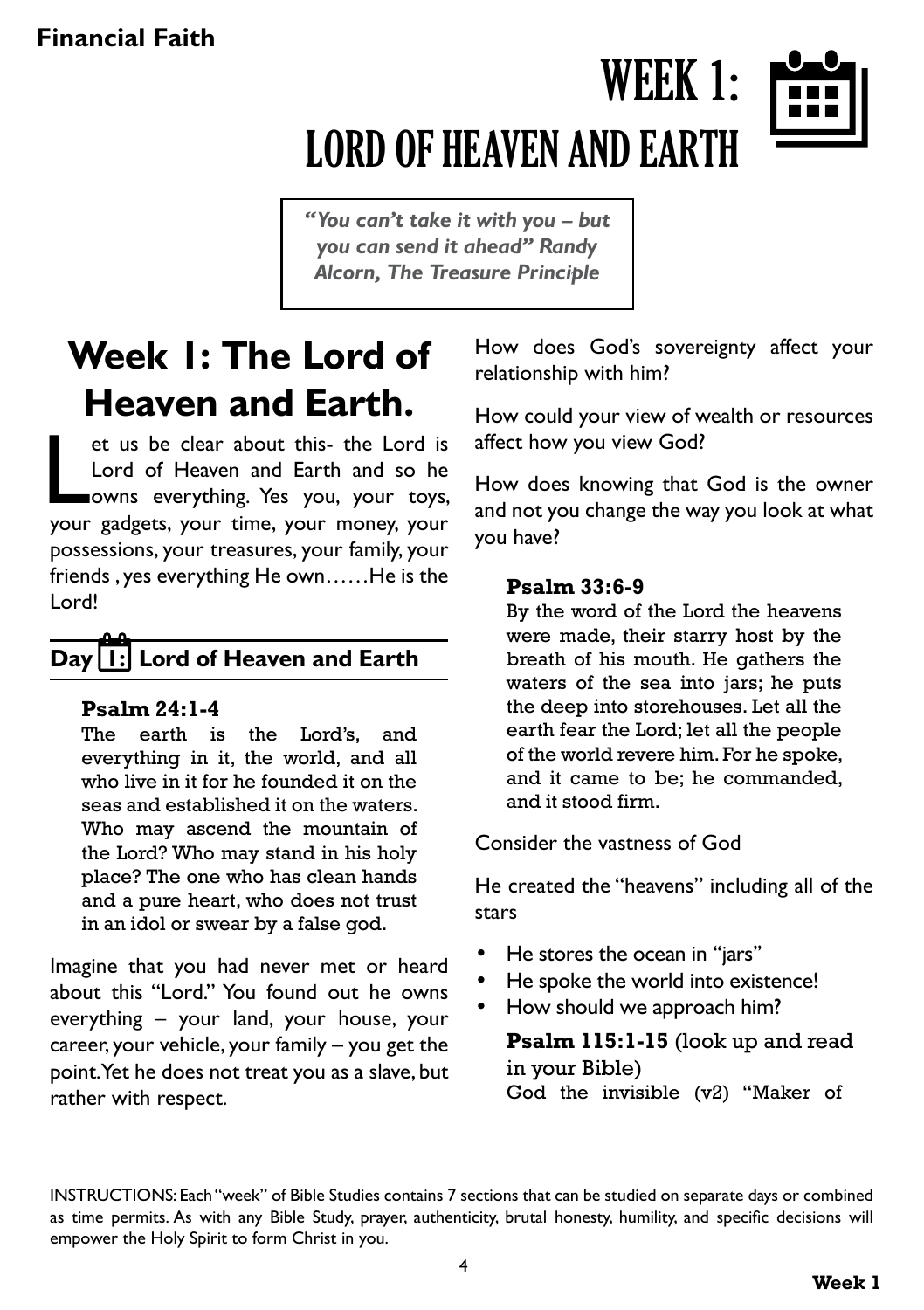heaven and earth" (v15)

What do you think this means: "Heaven belongs to the Lord, but the earth he has given to mankind"?

# **Day 2: Lord of Heaven and Earth**

#### **Psalm 96:1-13**

(v3-6) "Declare his glory among the nations"

Write down some reasons why God is "most worthy of praise, feared above all gods"

- • (v7-10) What does it mean to "Ascribe to the Lord"?
- How can we give God the credit he deserves?
- • (v11-13) What parts of the creation are praising God even as we are silent?

It has been said that every part of creation praises God, and man is the only one who decides whether to praise him as he was created to do. Decide today to proclaim him to the earth!

#### **Psalm 8:1-9**

(v1) What does it mean that God's name is "majestic in all the earth"?

(v2-4) When you consider who God is, how does it make you feel about who you are?

# **Day 3: Lord of All**

#### **Ps 102:15**

The nations will fear the name of the Lord, all the kings of the earth will revere your glory.

God's intent has always been for all nations to acknowledge him as Lord of all

What does it mean to you to fear the name of the Lord and revere his glory?

**Acts 10:34-38**

In context, Peter realizes that the message of salvation is for all, lews and Gentiles, as he shares that lesus is Lord of All with Cornelius, the first Gentile convert. Look at a map of the nations. Consider how God wants people from every nation and tongue unified under the blood of Jesus, worshiping him, and loving one another. Pray for people from all nations to get in a right relationship with their creator.

- Pick a few countries that have significance for you and pray for the church in that countr
- Pray for us, God's people to overcome the challenges (financial, political, logistics) to help people all around the world to know Jesus.

### **Romans 10:12-21**

(v12) "The same Lord is Lord of all and richly blesses all who call on him." Consider how God is not prejudiced, but loves people from every nation and wants to bless them.

(v21) "All day long I have held out my hands to a disobedient and obstinate people."

Thank God for his patience, forgiveness, and grace. Pray to understand how much he wants all men to be saved and to come to a knowledge of the truth.

Pray that you will be used by God to help him share his love with all nations, overcoming any worldliness, materialism, laziness, or selfishness.

# **Day 4: Lord of Me**

### **Deuteronomy 8:6-20**

(v6-9) How does your "land" (physical country) compare to what God gave the Israelites? *o* What do you have to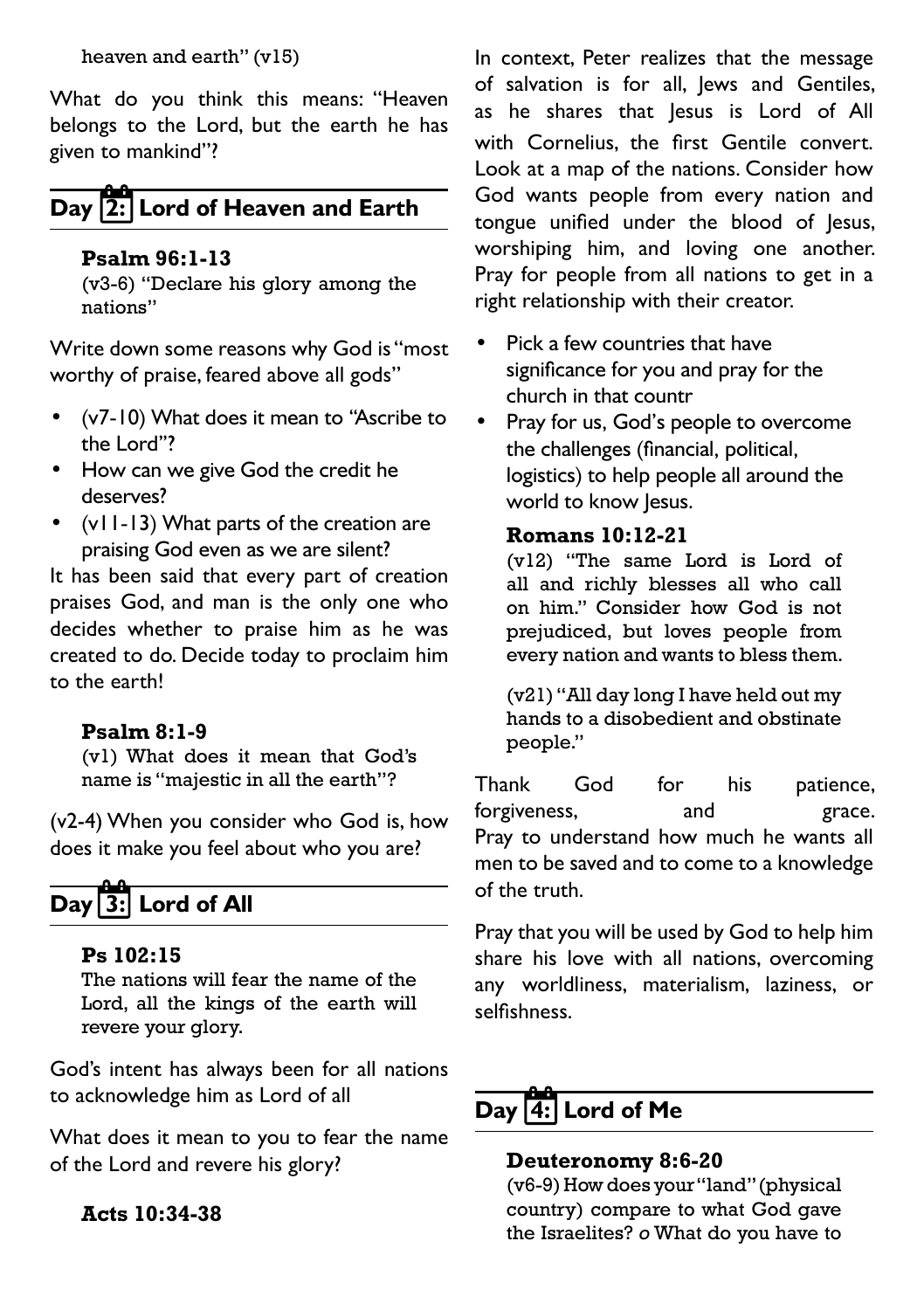be grateful for?

(v18) What does this mean to you "God… gives you the ability to produce wealth"?

(v19-20) How can you decide today to "never forget the Lord"?

### **1 Cor. 6:19-20**

"You are not your own; you were bought at a price. Therefore honor God…"

What does this scripture mean to you?

### **2 Cor. 8:9**

For you know the grace of our Lord Jesus Christ, that though he was rich, yet for your sake he became poor, so that you through his poverty might become rich.

What does it mean to you that Christ became poor?

What does it mean to you that you are now rich?

# **Day 5: Lord of My Wealth**

#### **Luke 16:1-15**

v8 The master commended the dishonest manager because he had acted shrewdly. For the people of this world are more shrewd in dealing with their own kind than are the people of the light.

v9 I tell you, use worldly wealth to gain friends for yourselves, so that when it is gone, you will be welcomed into eternal dwellings.

In context, Jesus uses the parable of the shrewd manager (steward) to illustrate how mismanagement of money led to the manager losing his job and then making some very unusual decisions to try to keep himself from losing everything. Despite the unethical nature of the manager's actions,

Jesus found a few ways to commend him.

In the parable God is the "master" who owns everything and we are the shrewd "steward"

What meaning do you derive from verse 9?

v10-12 "Whoever can be trusted with very little can also be trusted with much, and whoever is dishonest with very little will also be dishonest with much. So if you have not been trustworthy in handling worldly wealth, who will trust you with true riches? And if you have not been trustworthy with someone else's property, who will give you property of your own?"

In what ways have you been "trusted with much"?How does this verse challenge you to handle what God has entrusted with you today?

v13 "No one can serve two masters. Either you will hate the one and love the other, or you will be devoted to the one and despise the other. You cannot serve both God and money."

Jesus could have chosen any number of idols or temptations to illustrate how the world can be our master. Why do you think he chose "money" (can be translated as "wealth")?

If we are guilty of "loving" money, how does Jesus teach it affects our relationship with God?

14-15 The Pharisees, who loved money, heard all this and were sneering at Jesus. He said to them, "You are the ones who justify yourselves in the eyes of others, but God knows your hearts. What people value highly is detestable in God's sight."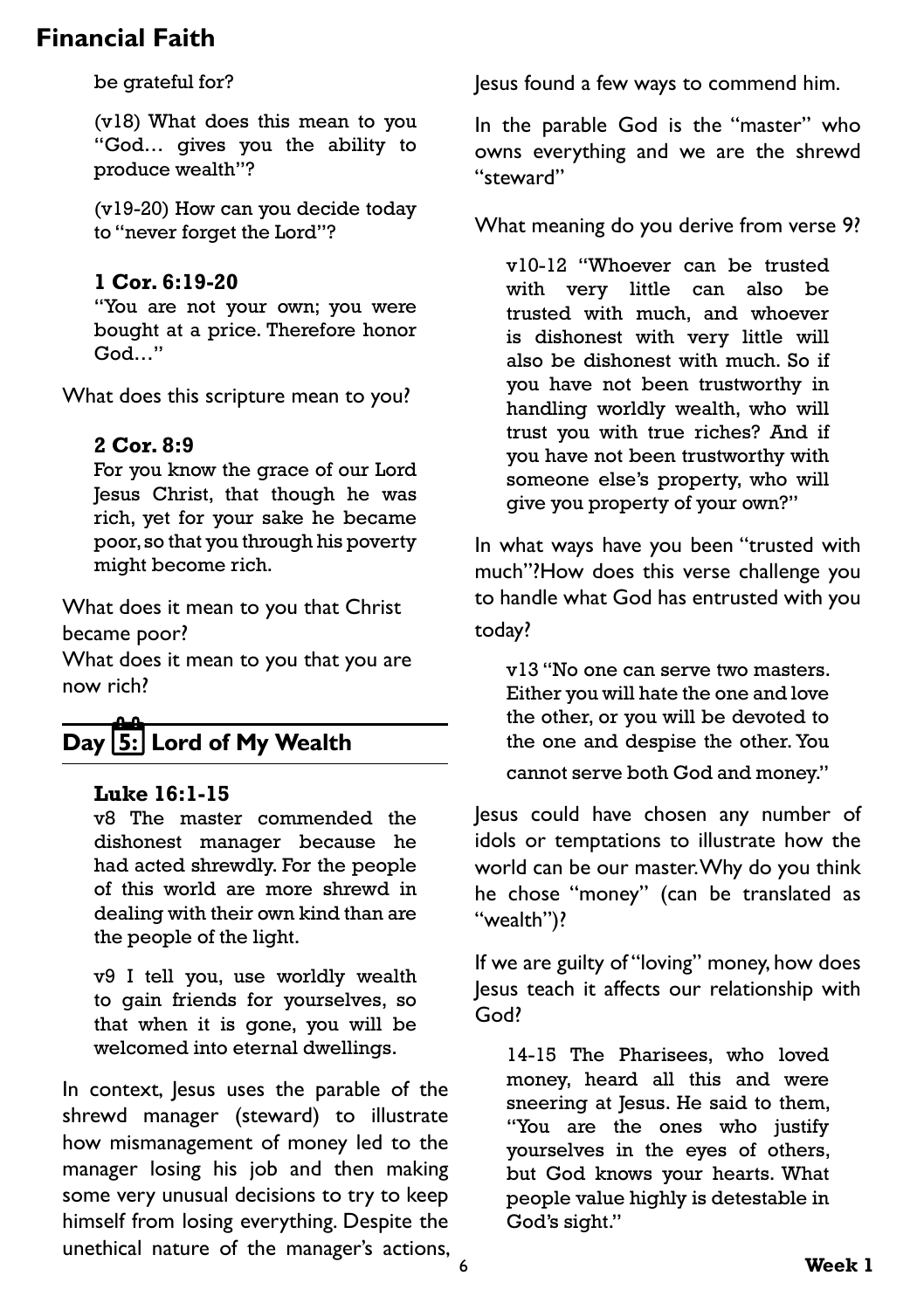The Pharisees were the "keepers of the law" in their day. Similar to disciples today, they expected people who called themselves religious (Jews) to live out their faith. Despite being the most committed and zealous people of their day, Jesus noted that they "loved money."

As "committed" and "zealous" disciples of Jesus, we may fall into the same traps that the Pharisees did in their day.

What key principals from today's scripture apply to your life?

## **Day 6: Challenges to Lordship**

Love of money corrupts. 1 Tim 6:10 Some people abandon their faith because they love money.

This may happen gradually as the desire for "stability" then "prosperity" then "luxury" captures our hearts and minds.

How does the "desire for more" pull at your heart?

Guard your heart against greed. Luke 12:13-21 The Rich Fool

- How does greed tempt you?
- How are you guilty of storing up treasure on earth?
- How can you invest more in "Treasure in Heaven"?
- Indulgence condemns. Luke 16:19-31 The Rich Man and Lazarus.
- How are you enjoying "luxury" now?
- How aware are you of the "poor man" around you?

Content in all circumstances. Phil 4:10-13

How can you be more content with your

circumstances?

# **Day 7: Reflections on Lordship**

#### **1 Tim 6:17-19**

 Command those who are rich in this present world not to be arrogant nor to put their hope in wealth, which is so uncertain, but to put their hope in God, who richly provides us with everything for our enjoyment. Command them to do good, to be rich in good deeds, and to be generous and willing to share. In this way they will lay up treasure for themselves as a firm foundation for the coming age, so that they may take hold of the life that is truly life.

When we read this passage we normally think this verse does not apply to me. It applies to all the rich people in the world. We think we are poor compared to them.

In the website www.globalrichlist.com you can check how wealthy or poor you are by putting in your income.

- If your are earning Rs.10,000 per month, then you are among the top 19.79% richest people in the world. In other words out of every 100 people in this world there are 80 more people poorer than you!
- If you income per month is Rs.30,000, you are among the top 3.40% richest people in the world by income.!
- If you are earning Rs.50,000 per month, then you are among the top 0.86% richest people in the world by income!!
- If you are earning Rs.1 lakh per month, then you are among the top 0.13% richest people in the world by income!!! So compared to the rest of the world are you poor or are you rich?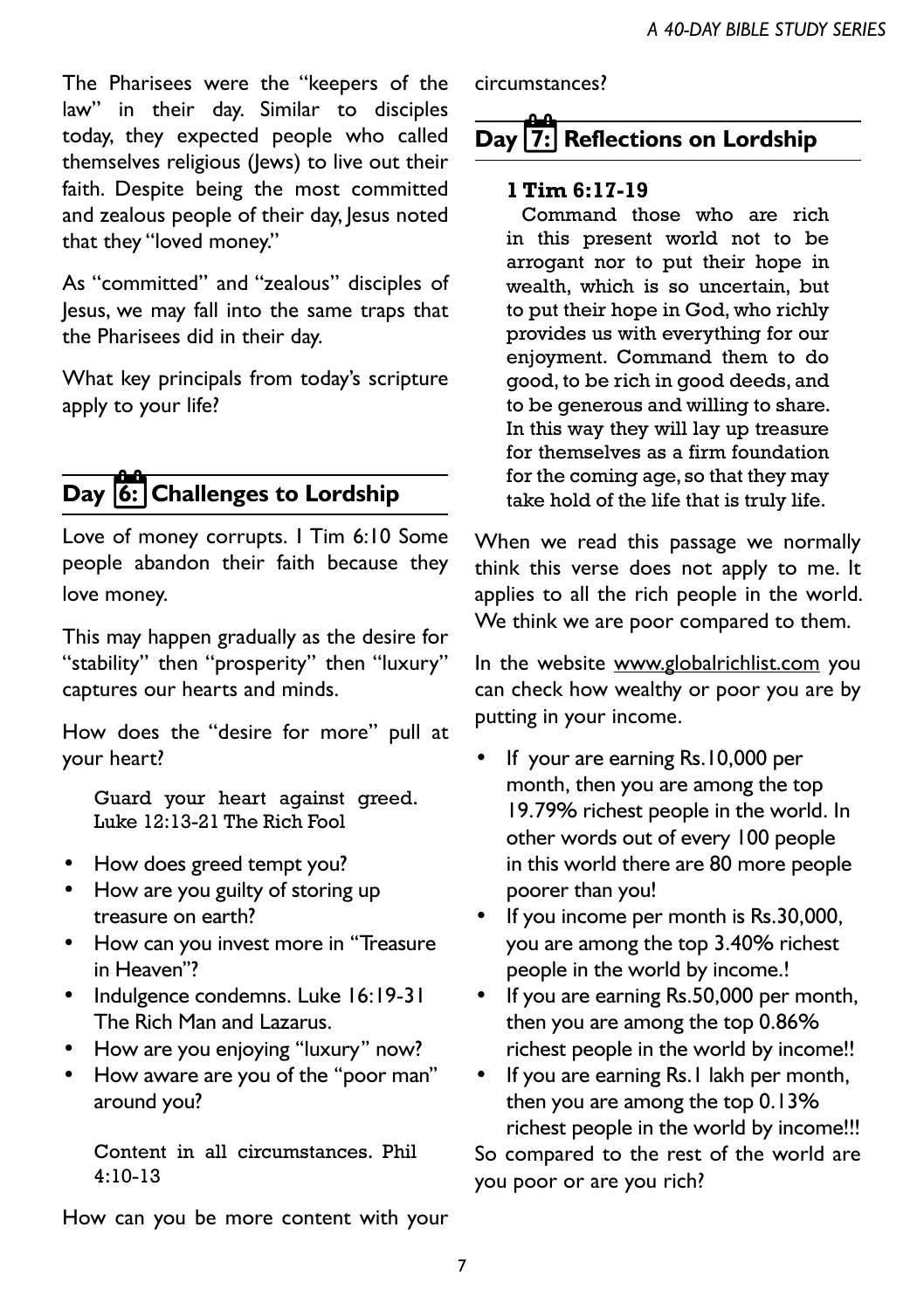• What does God consider you as - rich or poor?

Now that you know where you stand in comparison to the rest of the world, are you rich or poor?

Now read this scripture again and see what God is telling you?

- What have I learned this week about God's lordship and sovereignty?
- What have I realized about myself?
- Do I accept the fact that I am rich? Do I accept that these are my temptations?
- Do I really believe that my wealth comes from God?
- Do I believe that I am a steward or manager of God's money?
- Do I admit that not managing God's resources (including money) well is a sin?

What is my prayer?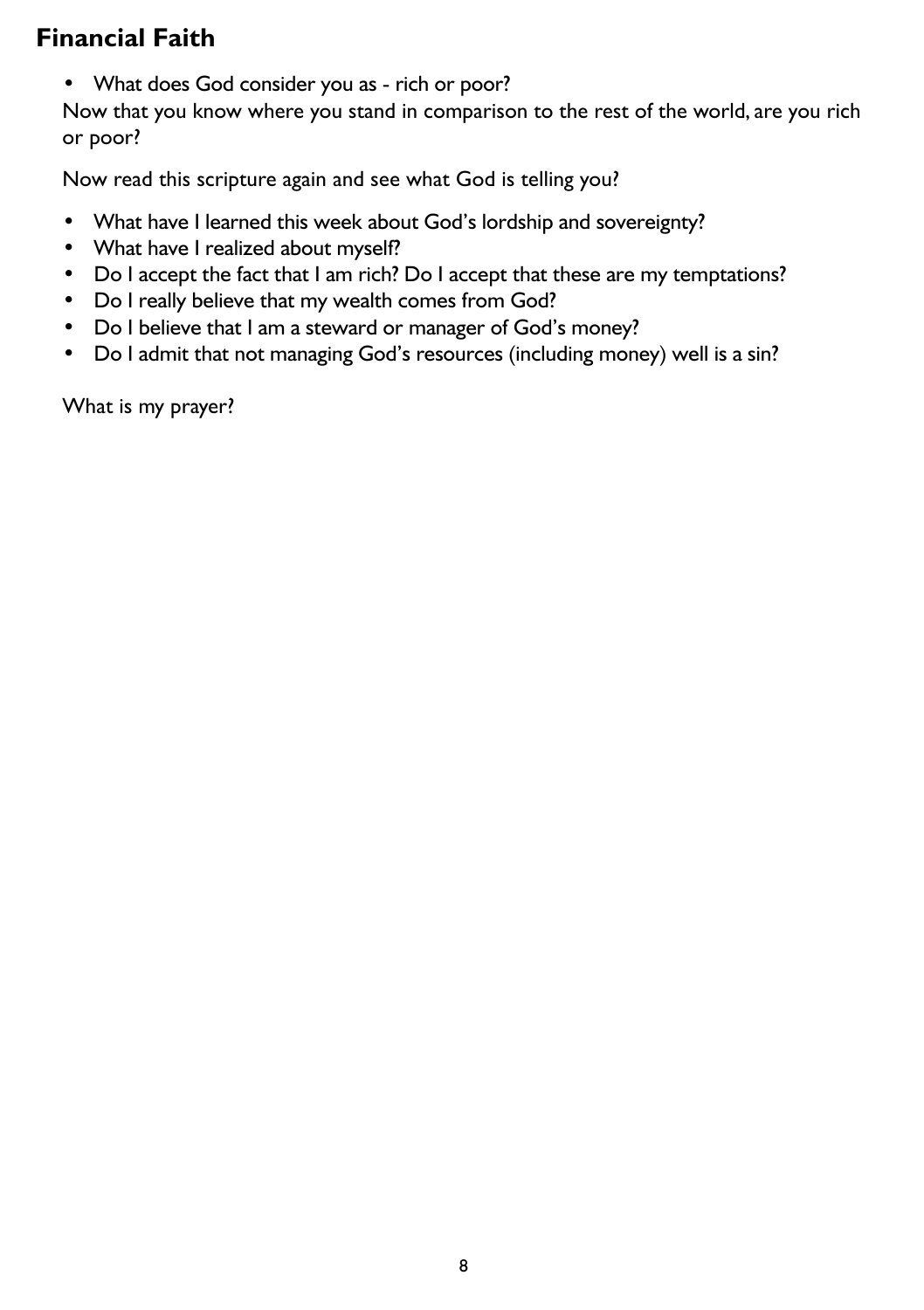# WEEK 2: THE STEWARDS



*"God owns everything; I'm His manager" Randy Alcorn, The Treasure Principle*

# **Week 2:**

We are convinced that God is the Lord of Heaven and Earth; that all things are his; that he is the Lord of me, including my wealth. This week we focus on the role God gives us as managers.

### **Matthew 25:21**

His master replied, 'Well done, good and faithful servant! You have been faithful with a few things; I will put you in charge of many things. Come and share your master's happiness!'

# **Day 8: The Trustworthy Steward**

"Think of us in this way, as servants of Christ and stewards of God's mysteries. Moreover, it is required of stewards that they be found trustworthy … What do you have that you did not receive? And if you received it, why do you boast as if it were not a gift?" (1 Corinthians 4:1,2,7 NRSV)

- Biblical stewardship defined: handling all of Gods resources God's ways for God's glory.
- • What does it mean to you that you are a "servant" and "steward"?
- • To "entrust" is to "put into someone's care or protection." God entrusted us with many things.

Make a list of the things that God has entrusted you with.

o Family o Relationships o Possessions o Talents o Opportunities o Career o Other

- Entitlement can be defined as "the belief that one is inherently deserving of privileges orspecial treatment." This could be illustrated by not being content with the resources God entrusts us with. How can the feeling of entitlement affect our ability to be trustworthy stewards?
- Pray to be a trustworthy steward in how you handle everything that God has entrusted you to manage without a sense of entitlement.

# **Day 9: The Stewardship Parable**

### **Matt 25:14-29**

describes the character of two faithful stewards and one lazy steward.

- This parable applies to us: God the master; we managers/stewards. Over 10 years we manage anywhere from 10Lakhs to 10Crores of rupees! What do you think of as you consider lakhs & crores passing through your account?
- Note that God entrusted different resources to each steward. How can a sense of entitlement tempt you to compare the resources God entrusted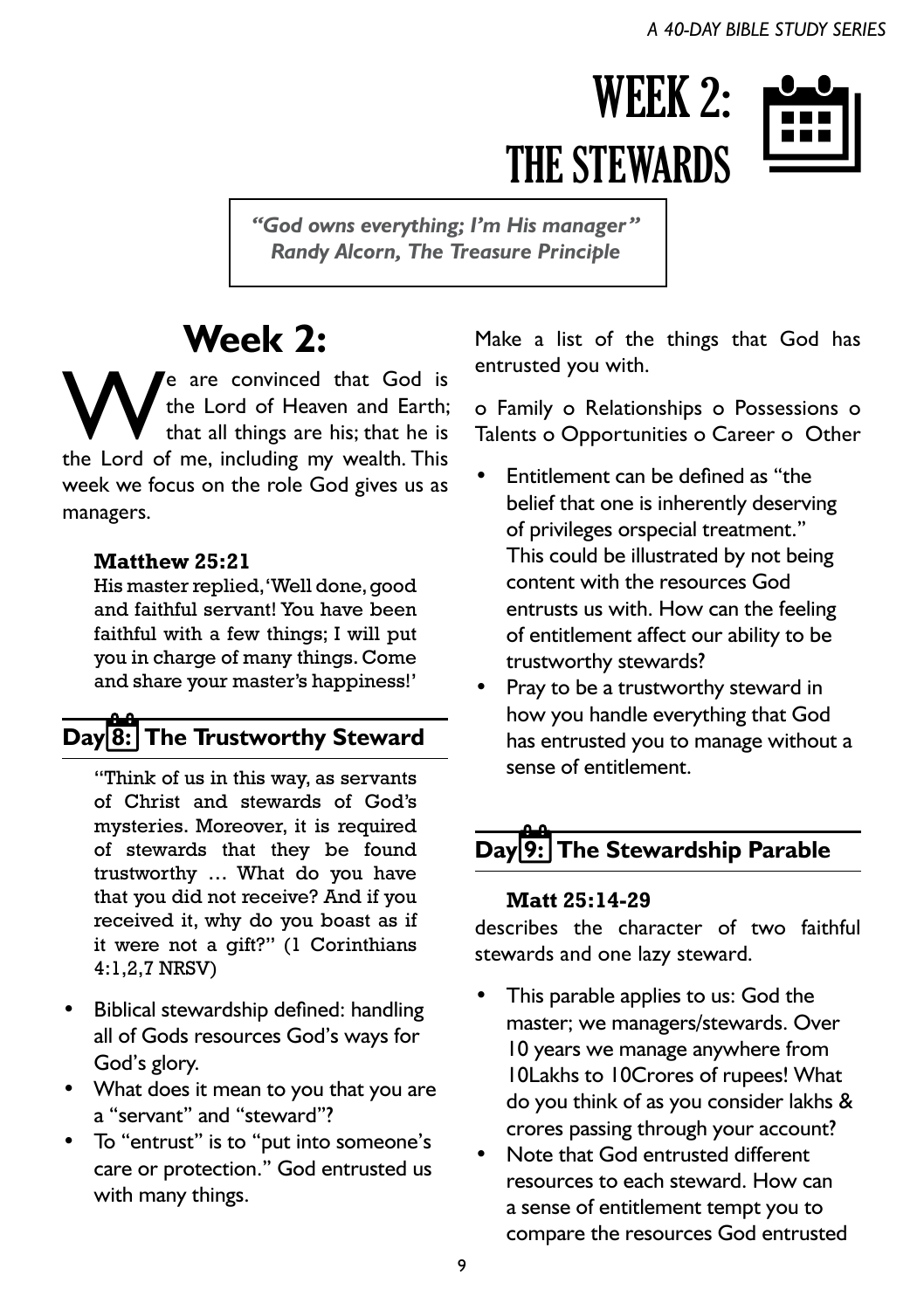you with to what he entrusted others?

- • How did the unfaithful, lazy steward justify his inactivity (unwillingness to manage)?
- How would you describe God (v21)? How does God reward faithful stewardship?

### **Memorize Matthew 25:21!**

# **Day 10 : My Steward Personality : 2 types Frugal type or Generous type. What are you?**

Frugal: economical in use or expenditure; prudently saving or sparing; not wasteful

- **Prov 14:23** All hard work brings a profit but mere talk leads only to poverty.
- • **Pro 21:17** Whoever loves pleasure will become poor; whoever loves wine and olive oil will never be rich.
- • **Pro 21:20** The wise store up choice food and olive oil, but fools gulp theirs down
- • **Prov 31:13,17** She works with eager hands; she sets about her work vigorously…

o What do you learn from these verses about being frugal?

**Generous:** liberal in giving or sharing; unselfish

- Psalm 112:5 Good will come to those who are generous and lend freely
- Prov 11:25 A generous man will prosper; he who refreshes others will himself be refreshed
- • Prov 31:20 She opens her arms to the poor and extends her hands to the needy

o What do you learn from these verses about being generous?

Circle the answer that best fits you!

- 1. To manage my money, I 1) Budget and stick to it2) Very conscious of money 3) focus on enjoying it 4) spend as I see fit now and not worry about tomorrow
- 2. When I go out to eat, I 1)Try to be frugal 2) See the price first before entering the restaurant 3) Look for what I like and order without seeing the cost 4) enjoy food & take leftovers home
- 3. To describe my shopping... 1)I make a shopping list and stick to it 2)I only buy when it is a necessity 3) I don't use a list, I love the experience 4) I see something I like, I buy
- 4. What I value the most about managing money is…

 1)Saving & investing 2) See how much is stored up for a rainy day 3) Giving to my family 4) Spending to give to God and others

Looking at what you circled would you consider yourself more "Frugal" or "Generous"?  $[1 \& 2 -$ Frugal type, 3 & 4 – Generous type]

- What are some of your strengths as a steward?
- What are some of your weaknesses as a steward?
- • How might Satan attack your steward weaknesses?
- • How can God use your strengths to serve his Kingdom?

### **Prov. 23:4-5**

Do not wear yourself out to get rich; do not trust your own cleverness. Cast but a glanceat riches, and they are gone, for they will surely sprout wings and fly off to the sky like an eagle.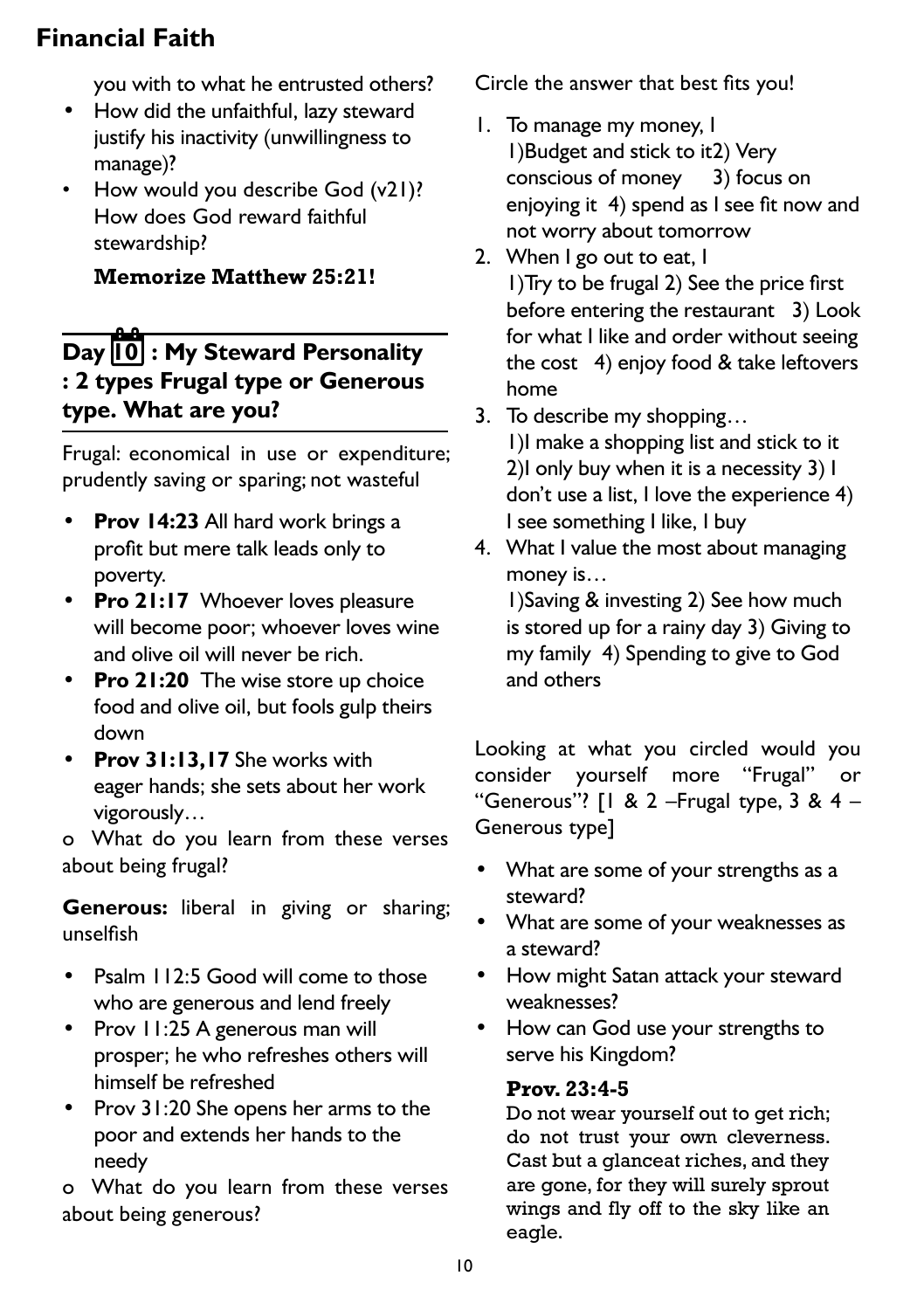# **Day 11 : Stewardship Examples: Old Testament**

As managers, we are to "use whatever gift you have received to serve others" (1 Peter 4:10). Those of us who are "frugal" stewards may feel more challenged when looking at examples of generous giving while feeling justified when looking at scriptures calling us to be better managers. The "generous" stewards may feel more challenged when looking at the scriptures that describe diligent management and feel justified when looking at scriptures lauding generosity. If we understand our stewardship personality, we can properly balance the call to be responsible managers and generous givers. Consider the following scriptures to help us be great stewards.

- 1. **Home:** Genesis 12:1-9 God called Abraham to give up his home and move. How does this story help you as either a frugal or generous steward approach the challenge to entrust God with where you live?
- 2. **Family:** Genesis 22:1-18 Abraham called to sacrifice his son. How does this story help you as either a frugal or generous steward approach the challenge to entrust God with your family?
- 3. **Career:** Daniel 6:1-28 Daniel's sacrificed his career. How does this example help you as either a frugal or generous steward to approach the challenge of entrusting God with your career?
- 4. Position: I Kings 11 Solomon abused his authority and position, marrying many wives, amassing great wealth, taking advantage of his authority. What lessons do you learn about stewardship from

his bad example?

**Reflection:** How do these passages help you understand your role as a manager of God's resources?

### **Day 12 : Stewardship Examples: New Testament**

As we move into the New Testament, examples abound of Jesus calling us to a higher level of surrender. Jesus is Lord = Master. Our lives no longer belong to ourselves. Consider these examples and write down any reflections of how to apply these examples of stewardship in your life as either a frugal or generous steward.

- 1. Career: Matthew 4:18-22 The apostles all gave up their careers–fisherman, tax collectors, even Paul the Pharisee. We may not give up our careers, but we should give over our careers to God!
- 2. Relationships: John 15:18-25 Jesus warned that we would lose friends and that "all men would hate us." If they speak well of us, we are not his followers. All our relationships belong to God.
- 3. Possessions: Acts 4:32-37 The believers gladly gave up their possessions to meet the needs of their spiritual family, who now had hundreds of brothers, sisters, mothers, even homes (Mark 10:29-30).
- 4. Future: lames 4:13-17 lames challenged believers who make plans for their future to first ask if itis God's will, then to commit their future to him.
- 5. Everything: Luke 14:33In the same way, those of you who do not give up everything you have cannot be my disciples.

Results:

#### **Matt 19:29**

everyone who has left houses or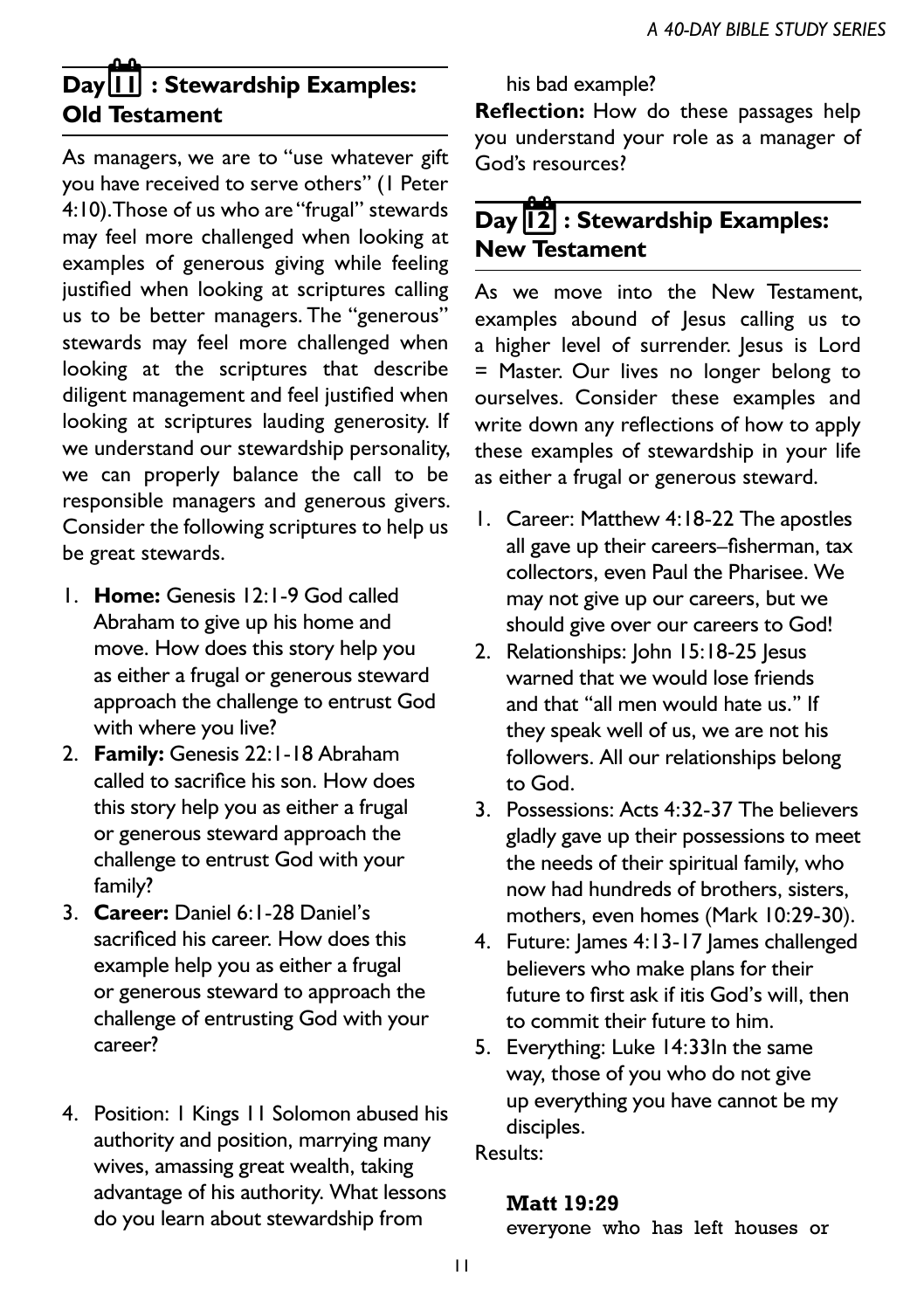brothers or sisters or father or mother or wife or children or fields for my sake will receive a hundred times as much and will inherit eternal life.

**Reflection:** How do these passages help you understand your role as a manager of God's resources?

# **Day 13 : Stewardship Challenges**

Satan knows God's plan and tempts us in many ways to "conform to the pattern of this world" rather than "being transformed by the renewing of our minds" (Rom 12:2). We must always pray to be

"aware of his schemes" (2 Co 2:1) and address our temptations head on. These scriptures help us identify some of the challenges for the frugal and the generous stewards.

1. Worry.

### **Matt 6:25"**

Therefore I tell you, do not worry about your life, what you will eat or drink; or about your body, what you will wear. Is not life more important than food, and the body more important than clothes?"…

- When we are overwhelmed, our temptation will be to be anxious rather than trust. At that point we question whether God really cares, whether he has provided everything we need, whether he will take care of us in the future. Trust requires a perspective, a surrender, and a decision.
- Pray to have a godly perspective, a disciple's surrender, and a decision to trust.
- 2. Priorities. Matt 6:33"But seek first his kingdom and his righteousness, and all these things will be given to you as

well."

- The frugal can be tempted to overprioritize responsibility, the generous can over-prioritize giving. Seeking first the kingdom involves applying stewardship to balance responsibility and generosity, handling all of Gods resources God's ways for God's glory.
- Pray for a heart that prioritizes according to God's will, not our bias.
- 3. Diligence.

### **Prov 13:4**

The sluggard craves and gets nothing, but the desires of the diligent are fully satisfied. Prov 10:4 Lazy hands make a man poor, but diligent hands bring wealth.

- Although some people are naturally more hard-working and diligent than others, the truth isthat all of us have areas we work hard in and other areas we let slip.
- • Jesus challenges us to "make every effort to enter through the narrow gate" rather than taking an easy road. We understand that discipleship includes a commitment to "work out our salvation" (Phil 2:12) and that our actions demonstrate our faith (James  $2:14$ ).
- Pray to be willing to work at managing your resources and to overcome any laziness that prevents you from changing.
- Confess any areas of damaging laziness to another disciple to clear your heart and prepare you to be a better steward of God's resources.
- 4. Decisions. Joshua 24:15 Joshua challenged the Israelites to "choose for yourselves this day whom you will serve…" There is no behavior change without decision.

Write down some decisions that you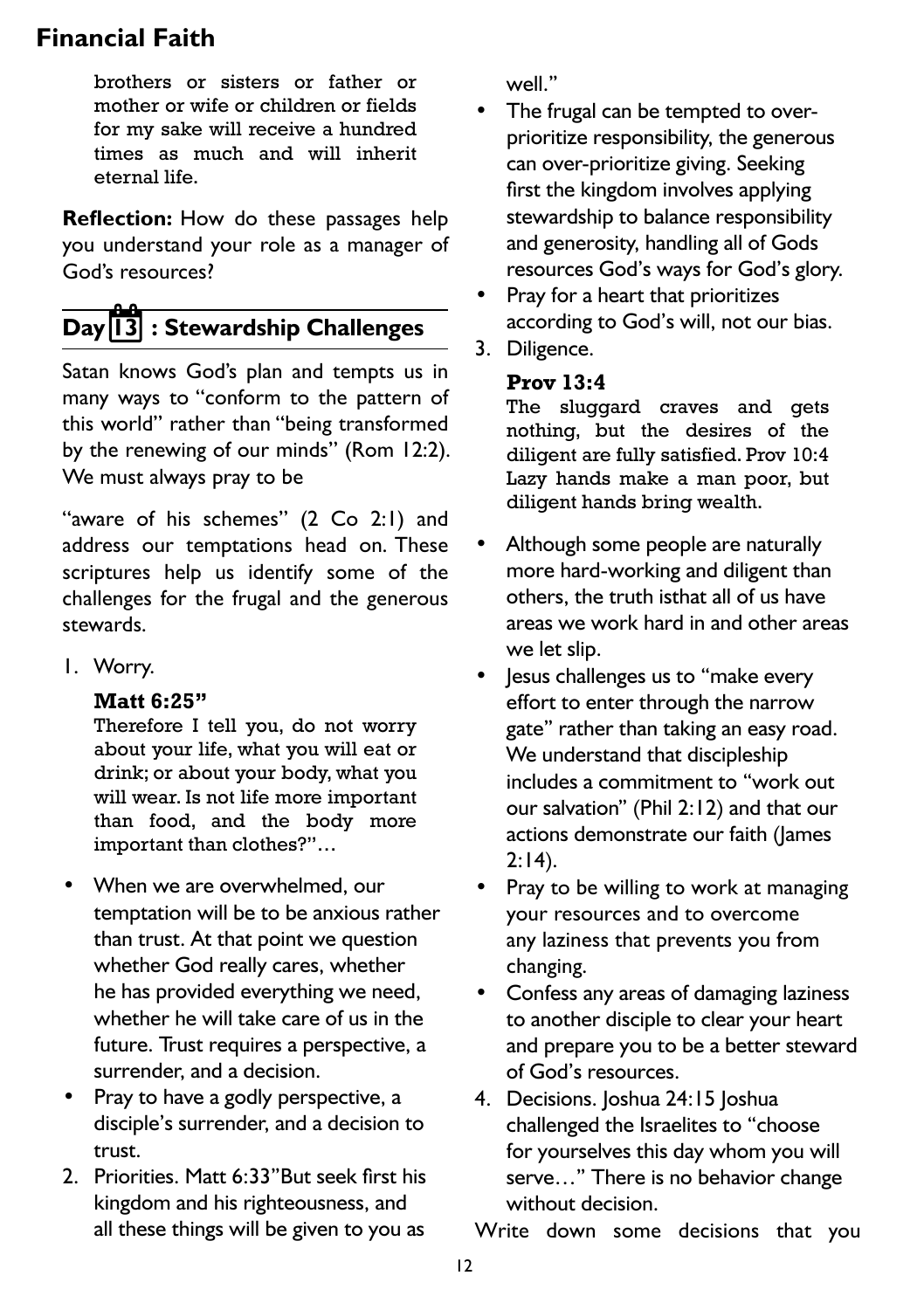make today to overcome your stewardship challenges.

Decision 1:

Decision 2:

Decision 3:

# **Day 14 : God's Pleasure**

Eric Liddell's famous quote from Chariots of Fire was

*"when I run, I feel God's pleasure."* 

When we manage God's resources well, we are able to be givers, and we may feel God's pleasure. Consider the following verses and write down any reflections on God's pleasure in our giving.

- 1. God's Pleasure
- John 3:16 He gave his son: willingly, cheerfully, expectantly

2. Jesus' Pleasure

- • Hebrews 12:2 "for the joy set before him ,endured the cross"
- • Luke 9:57-58 Jesus chose a lifestyle that was challenging, even by choosing to come here rather than stay in heaven.
- 3. Our Pleasure
- Acts 20:35 "It is more blessed to give than to receive." Blessed  $=$  exceedingly happy
- 2 Corinthians 9:7 "God loves a cheerful giver." Giving is our pleasure.

What do you picture when you think about God's pleasure in giving?

**Addendum:** Making a Cash Flow Plan (Budget)

A budget tells your money where to go rather than you wondering where it went!

- If you make Rs.20,000 plus per month for 10 years, you have more than Rs.24 lakhs going through your account!
- Make a budget. For every Rupee of income you must be assign a category for spending so that income – expenses  $=$  ZERO.
- The challenge is to balance your budget – every month!
- If you need help, talk to your leader and get a monthly budget sheet. Fill it out with every expense for the month o Expenses includes: Contribution, House rent, School Fees, Water, Electricity, Gas, Petrol, Travel, Groceries, Clothing, EMI, Eating Out, Personal Care (hair, nails, etc.), Medical, Entertainment (movies, sports), Gifts, and Savings.
- None of us are good at budgeting when we start!

o Don't get discouraged! It typically takes three months to get "good" at budgeting

- • You work too hard to earn your lakhs only to let that money be lost!
- Take help. Get an accountability partner!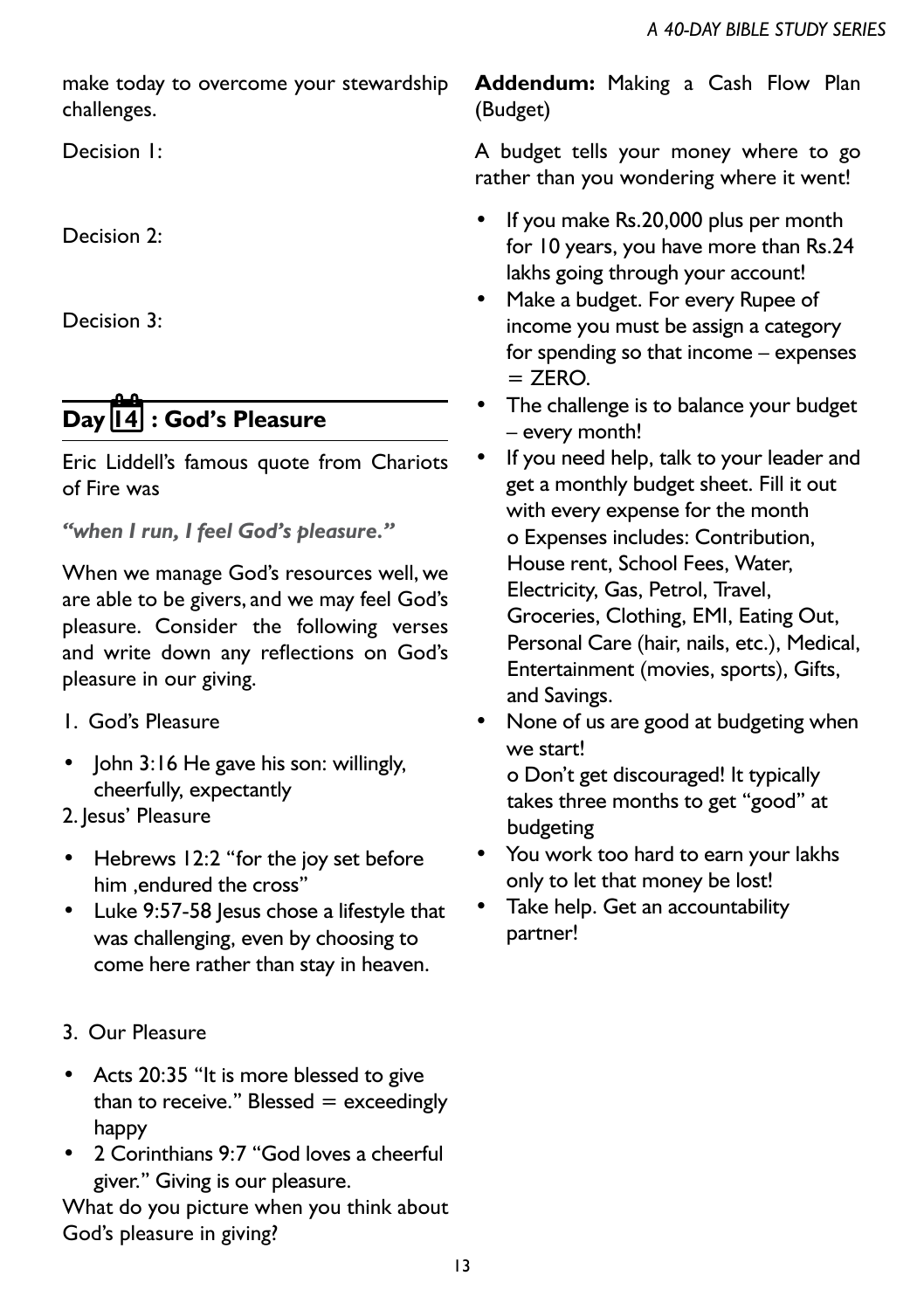# WEEK 3: THE DEBT ELEPHANT



*"My heart always follows God's money" Randy Alcorn, The Treasure Principle* 

Week 1: We recognize the Lord of Heaven and Earth

Week 2: We serve as managers/stewards of every resource God entrusted us with

Week 3: Now we must expose one of the biggest schemes of Satan: DEBT.

### **Rom 13:8**

Let no debt remain outstanding, except the continuing debt to love one another, for whoever loves others has fulfilled the law.

# **Day 15 : God's Provision**

### **1. Genesis 22:14**

Abraham called that place The Lord Will Provide. And to this day it is said, "On the mountain of the Lord it will be provided."

- God called Abraham to sacrifice his son yet in Abraham's time of greatest need God provided.\
- What situations do you feel tempted to not trust that God will provide for you?

### **2. Matt 6:26**

Look at the birds of the air; they do not sow or reap or store away in barns, and yet your heavenly Father feeds them. Are you not much more valuable than they?

Jesus challenge: believe that just as God

provides for the birds of the air, he will provide for us

How has God provided for you?

### **3. Phil 4:19**

And my God will meet all your needs according to the riches of his glory in Christ Jesus.

- Paul encouraged the disciples that God would meet all their needs
- What areas do you need to pray that God will meet your needs right now?

### **4. 1 Tim 6:17-19**

Command those who are rich in this present world not to be arrogant nor to put their hope in wealth, which is so uncertain, but to put their hope in God, who richly provides us with everything for our enjoyment. Command them to do good, to be rich in good deeds, and to be generous and willing to share. In this way they will lay up treasure for themselves as a firm foundation for the coming age, so that they may take hold of the life that is truly life.

- What does Paul believe might make the "rich" (us!) not trust God's provision?
- Why do you think God blesses us "with" everything for our enjoyment"?
- How does this command apply to you?
- Pray for a perspective on God's provision in your life.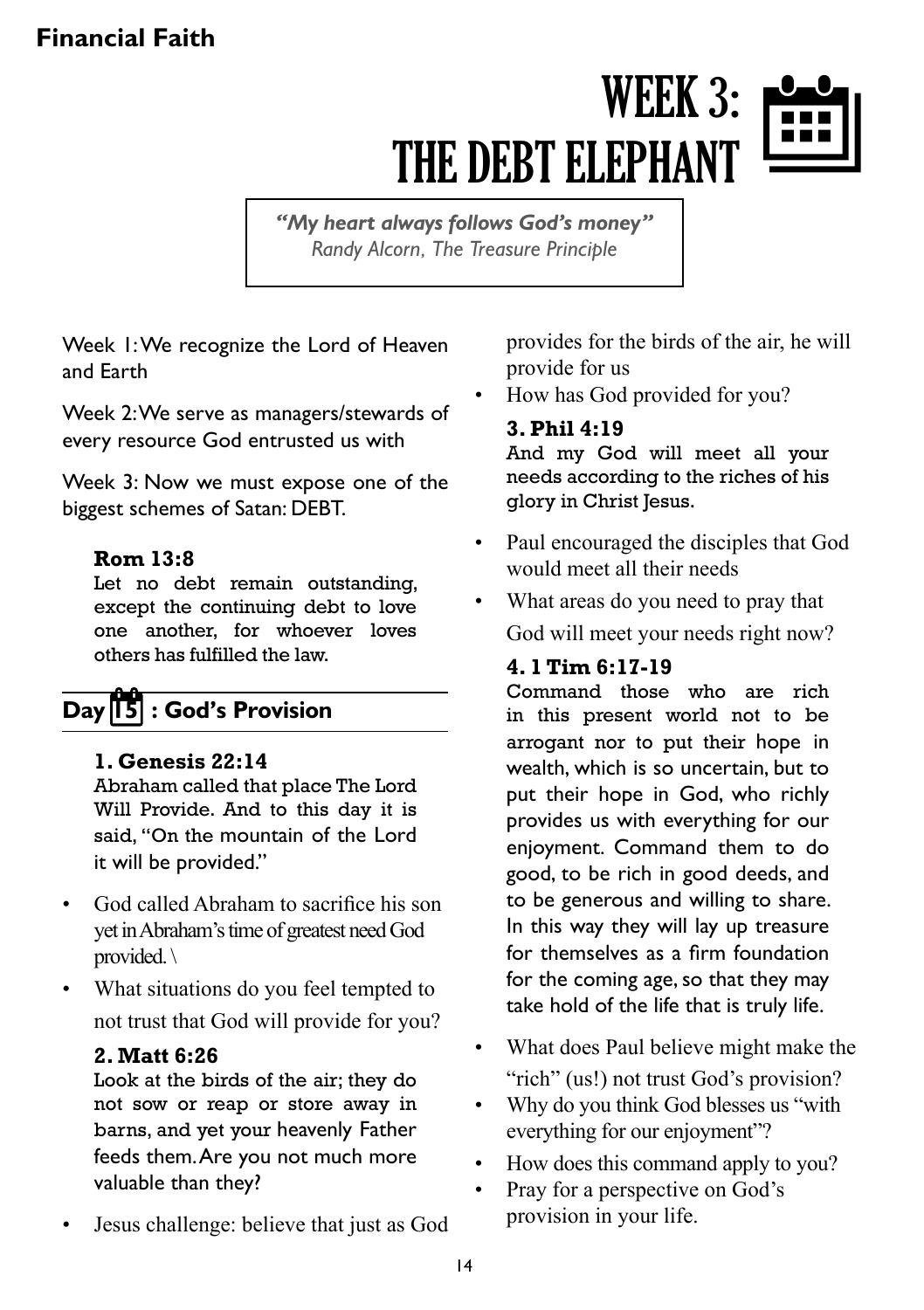# **Day 16 : The World's Message 1**

Introduction: Satan's Schemes

### **Exodus 22:25**

If you lend money to one of my people among you who is needy, do not treat it like a business deal; charge no interest.

### **John 8:44**

You're from your father, the Devil, and all you want to do is please him. He was a killer from the very start. He couldn't stand the truth because there wasn't a shred of truth in him. When the Liar speaks, he makes it up out of his lying nature and fills the world with lies.

### **Revelation 12:9**

Satan, who leads the whole world astray.

We probably realize that advertising promotes consumerism. During today's devotional, pray to see how pervasive and incipient this message is and to recognize the lies being sold to us everyday.

## **1. YOU ARE BEING TARGETED**

Debt is the most successfully marketed product in history!

- 1910: Sears catalog says, "Buying on credit is folly"; Ford banned the use of credit;
- 1950: Diner's Club created a convenient way to pay at estaurants
- 1958: Bank of America mailed 60,000 people the "BankAmericard" - renamed "VISA" in 1976:
- 2010: Credit Card industry makes \$150 Billion in gross revenue/year!

Our grandparents considered debt a sin (Jesus prayed "forgive us our debts!")

What changed? Were they wrong? Have you started to believe that living with debt is "okay"?

## **2. THE FATHER OF ALL LIFS!!!**

As a result of this mass marketing campaign, we tend to believe a number of lies:

- LIE: Debt helps us manage our wealth. TRUTH: Debt puts you on the *wrong side of the wealth equation*. Debts increase the same way that investments increase: *compound interest*.
- • LIE: Calculating the monthly payment helps me determine if I can afford to buy an item.
- TRUTH: Any salesman trying to talk about financing and monthly payments is trying to get you to not think about how much the item *actually costs* but rather LURE you into debt.
- LIE: Credit Cards that offer cash back or rewards save you money.
- TRUTH: You spend about 20% more with a credit card than you would with cash, so unless you are getting 20% back, you are not saving any money!

What lies have you listened to?

# **Day 17 : The World's Message 2**

### **Prov 18:11**

The wealth of the rich is their fortified city; they imagine it a wall too high to scale.

- Reminder: you are rich. Yes, I mean you.
- Warning: you are deceived by the world.
- Danger: you put too much security in possessions.
- Crisis: you are choking yourself by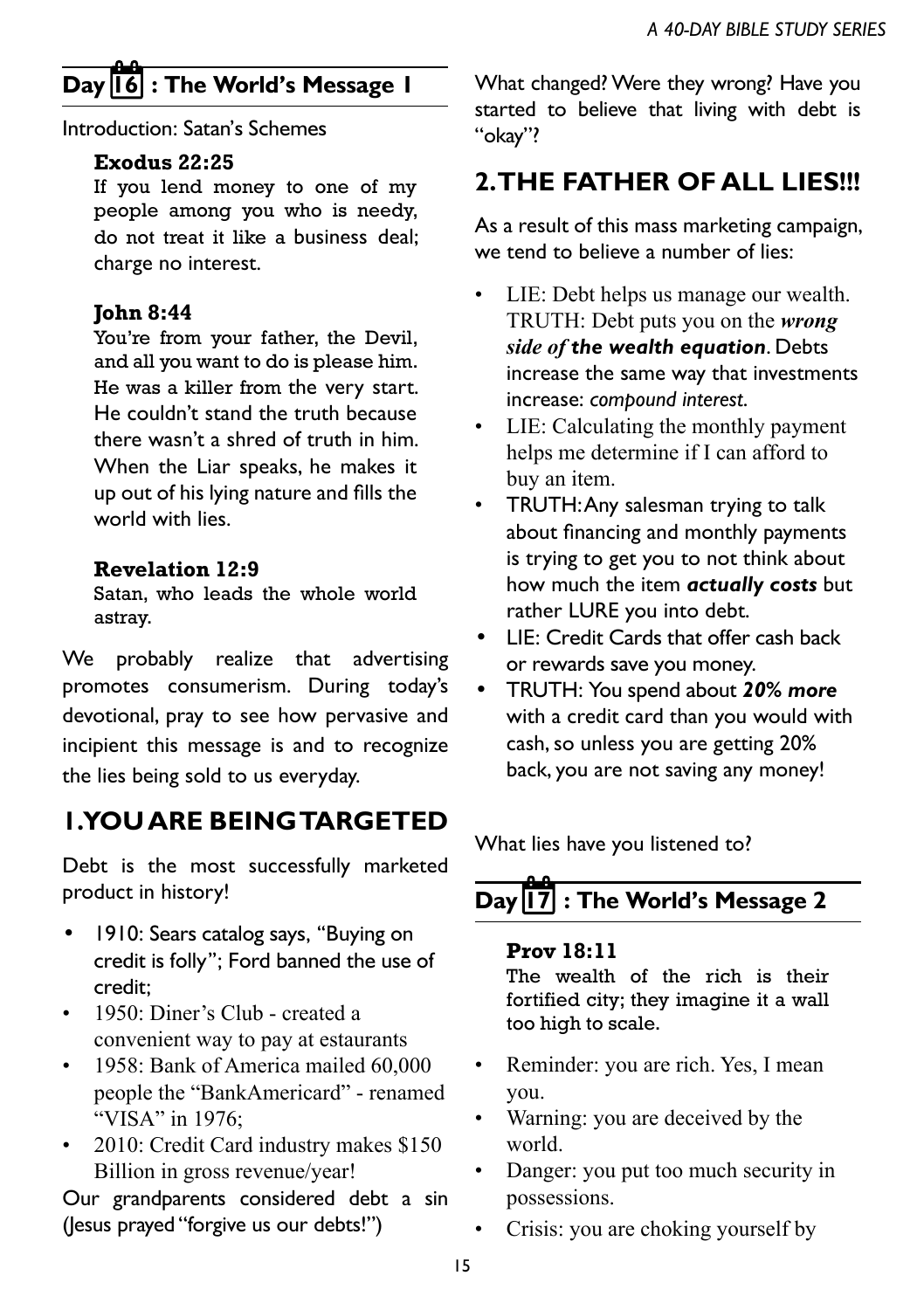chasing a false god. You cannot serve God and money.

**1. Keeping up with our neighbours**. We have all heard the phrase. But *consider* the results of your spending habits and *decide* whether you really needed that nice of a house, that luxury of a car, that big of a TV, or those fancy clothes. These luxuries promote appearances. They increase your *standard of living*, enticing you to live *beyond your means*. Has this scheme decreased your standard of giving?

**2. Latest gadgets**. We all love shiny new toys. How have you been lured by the world's advertising message to buy the latest and greatest gadgets, beyond what you can really afford?

**3. The Finer Things.** Perhaps our weakness is for luxury. We like to eat out at nice restaurants, enjoy fine vacations, pamper ourselves with spa treatments. None of these things are sins. But did you do the work up front to make sure that you could afford the expense, or did you just make an impulse decision to spend on yourself? Perhaps you are buying the world's message: "you deserve a break today." Why do advertisers tell us to "spoil ourselves"? So we'll buy their products!

Spend some time praying about how Satan and the world is selling you a message that says you need things that are actually not "needs" but "wants" and/or "desires." *Have* 

*these things made you happy?* 

# **Day 18 : Lending and Borrowing**

### **Prov 22:7**

The rich rule over the poor, and the borrower is slave to the lender.

If you have debt, you are a slave. **The** 

## *borrower is always slave to the lender.*

- Don't believe this scripture? Try not paying the lender and see if they come after you and if there are consequences to non-payment of your debt!
- Who are you slave to right now? (list any company you owe money)

### **Prov 22:26-27**

Do not be one who shakes hands in pledge or puts up security for debts; if you lack the *means to pay, your very bed will be snatched from under you.*

# **Some advice:**

- 1. **Don't Borrow Money.** You become a slave to the lender. It will strain your relationship. Don't take personal loans or loans from private lenders who charge monthly interest (They attract you by saying only 2Rs per month - that actually means 12x2+24% per year interest - this itself is huge! Unfortunately many people take loans even for 3 or 4Rs per month! It is almost impossible to ever pay back such loans.)
- 2. **Don't Lend Money.** Never lend to a friend - it will strain the relationship making them "slave"to you. Jesus teaches to "lend without expecting money in return" - consider giving a gift.
- 3. **Never Cosign a Loan.** The bank doesn't believe that person has the financial means to repay it. Just take the loan out yourself if you must cosign.
- 4. **Don't Use Debt Consolidation.** Taking out a loan to repay a loan doesn't make sense. Many of these organizations con people - keep in mind they are in business to make a profit so they will take their cut of your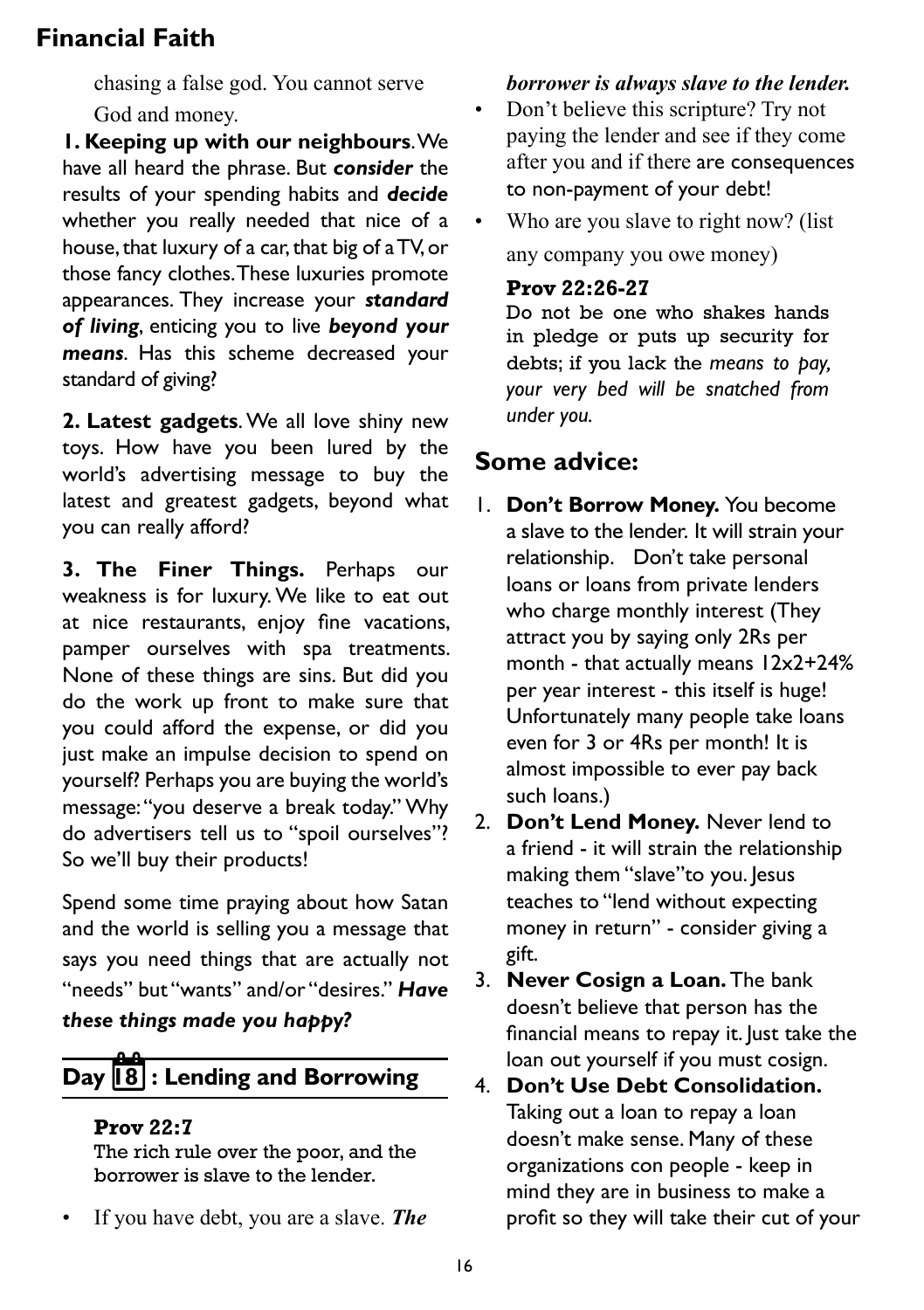money.

In what ways do you need to reconsider lending and borrowing practices?

### **Day 19 : Do the Math - The Law of Compound Interest**

#### **Proverbs 13:11**

Dishonest money dwindles away, but he who gathers money little by little makes it grow.

The law of *compound interest* either works against you (debt) or for you (investment). Two examples:

Debt Accumulation. 30-year old couple, John and Jane, took a loan of Rs.10,000 for celebrating their sons first birthday party. They were told the interest is just Rs.3 for every 100 rupees. They thought it is such a small interest to be paid and so took the loan. In actual the interest rate is 3% per month and they have to pay back Rs.14258 at the end of the year with interest. So the compounded interest alone is a whopping 42.58%. If you are taking the loan and you are repaying it after 2 years the amount you have to repay is Rs.20328 [more than double of what you took as loan!]. This is how credit card company and many money lenders charge for lending.

Debt Accumulation : The parents of Tina wanted to buy some gold for her wedding. So they decided to take a loan of Rs.50000 from a neighbor which will be paid in 2 years time. The neighbor said the interest rate is only Rs.1268 per month for 2 years. So they took the loan thinking it is a small amount of interest to be paid. But in actual this is just the interest if added will come to Rs.30422 for 2 years and you also have to pay Rs.50000 the principal amount you took. In the end you will end up having to pay Rs.80422 at the end of 2 years!

Wealth Generation : You invest every month in the bank Rs.500 as recurring deposit with a 8.5% annual interest, and do it for 5 years. You will receive at the end of 5 years Rs.37425! It is a small amount you put in every month but it is a wiser way of saving.

There are no effective get-rich schemes.

- Millionaires typically buy used cars and don't live in fancier houses than they can afford.
- The lottery preys on the lower class and only raises money for the state.
- *When* you are faithful in managing the few resources God entrusted you with, *then* expect more.

Reflect back on

#### **Luke 16:10**

Whoever can be trusted with very little can also be trusted with much, and whoever is dishonest with very little will also be dishonest with much.

• ·How do you want to apply the law of compound interest in your life?

# **Day 20 : Owning My Debt**

#### **Psalm 37:21-26**

The wicked borrow and do not repay, but the righteous give generously; those the Lord blesses will inherit the land, but those he curses will be destroyed. The Lord makes firm the steps of the

one who delights in him; though he may stumble, he will not fall, for the Lord upholds him with his

hand. I was young and now I am old, yet I have never seen the righteous forsaken or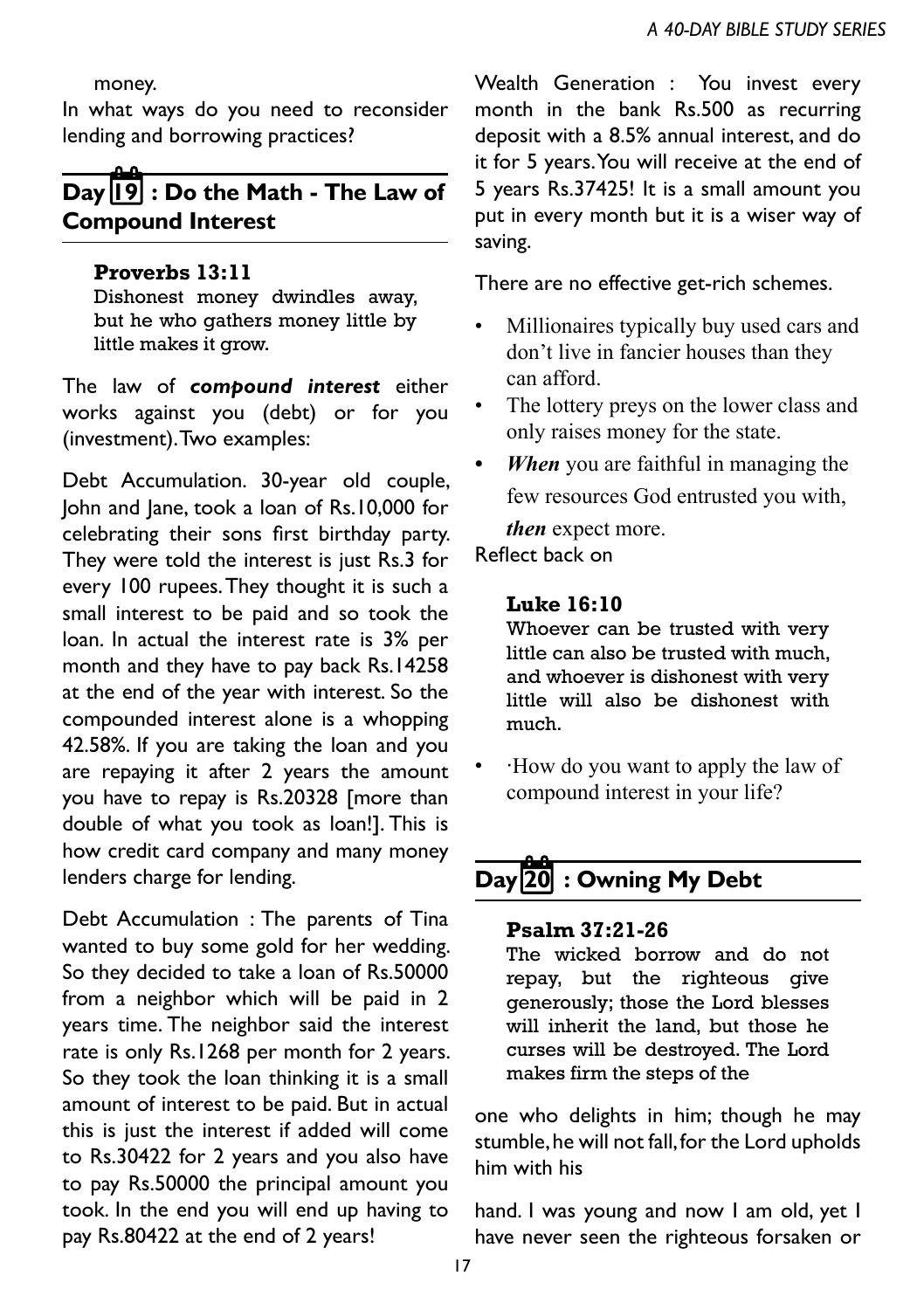### their children

begging bread. They are always generous and lend freely; their children will be a blessing.

- The wicked borrow and pay the consequences
- God takes care of the righteous pray, get advice, and do all that you can to avoid borrowing
- When we borrow, we are telling God, "what you have given me isn't enough"
- **EXECUTE:** How does the Psalmist describe the righteous?

According to the Wikipedia article on debt, *Over-indebtedness has severe social consequences, such as* financial hardship, poor physical and mental health, family stress, stigma, difficulty obtaining employment, exclusion from basic financial service, work accidents and industrial disease, a strain on social relation, absenteeism at work and lack of organizational commitment, feeling of insecurity, and relational tensions.

Debt affects: health, family, career, erformance, relationships, and our selfperception/esteem!

Consider how debt has affected you. Share your concerns in any of these areas with someone who can help you work through your emotions. Consider getting professional help if this has led to depression, erratic behavior, desperate thoughts, or panic.

Re-read the scriptures from Day 15 (God's Provision) and pray for a heart to completely trust God with what he has given you.

## **Day 21 : Make the Decision**

#### **Prov 23:4**

Do not wear yourself out to get rich. Have the wisdom to show restraint.

### **Prov 21:25-26**

The craving of a sluggard will be the death of him, because his hands refuse to work. All day long he craves for more, but the righteous give without sparing.

- Debt makes banks rich and people poor.
- There is no effective get-rich scheme.
- The borrower is always slave to the lender. Always!
- Decide to do the homework, work on your finances, live by a budget, and get out of debt!

### **Rom 13:8**

Let no debt remain outstanding, except the continuing debt to love one another

What are your decisions from this week's lessons on debt?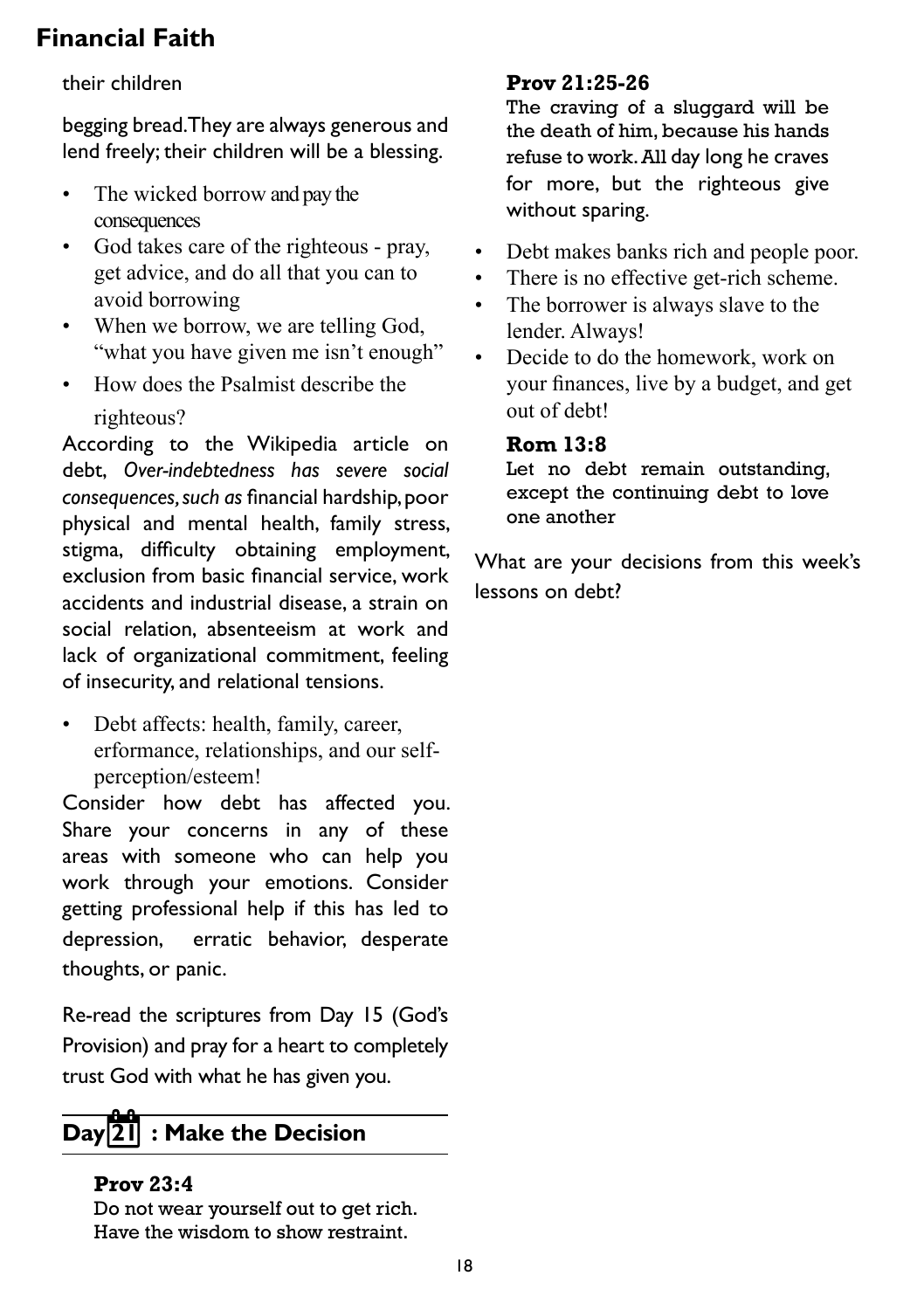# WEEK 4: TREASURE IN HEAVEN

*"Giving is the only antidote to materialism" Randy Alcorn, The Treasure Principle*

Fighting materialism takes more than staying out of debt. The world offers us all kinds of treasure if we will simply give up heavenly treasure. As disciples, we hunted for treasure and we found God! Now we store up treasure in heaven through giving this treasure to every soul in every way… "Abundance isn't God's provision for me to live in luxury. It is God's provision for me to help others" – Randy Alcorn

### **2 Corinthians 9:11**

You will be enriched in every way so that you can be generous onevery occasion, and through us your generosity will result in thanksgiving to God.

# **Day 22 : Treasure Hunt**

**Treasure.** The very word entices us to seek, to hunt for treasure. Maybe, just maybe, we will find the fortune that will solve all of our financial problems. Treasure describes something everyone seeks. It doesn't have to be money. It could be the secret to the "good life" or the solution to life's problems.

Jesus knew we were looking for treasure. He also knew that most would incorrectly think that wealth was the same as treasure. Webster defines treasure as: "something of great worth or value; a person esteemed as

rare or precious; or a collection of precious things."

Read Matthew 6:19-21

Jesus includes this correction in the Sermon on the Mount – correctly interpreting "treasure" is central to understanding what it means to follow him.

Jesus corrects the notion that treasure equals wealth. Don't be too quick to assume that you get this concept, which is not only foreign to our unspiritual minds, but is counter-cultural. The most unlikely people to correctly interpret Jesus' teaching on wealth are the wealthy ("how hard it is for the rich to enter the kingdom of God" Mt 19:23). The best things in life aren't things!

We can also misread this scripture to teach that "where your heart (intention) is, there your treasure will be" – because we tend to (subjectively) evaluate our intentions (assuming that they are good) rather than looking at the facts about our life as the basis for our need to change.

Jesus actually teaches a more powerful principle – where you give your heart is where it will go. You invest your effort, time, and money in either earthly or heavenly treasure; your heart follows.

Jesus provides an antidote to the materialism of treasuring earthly stuff: treasure heavenly stuff.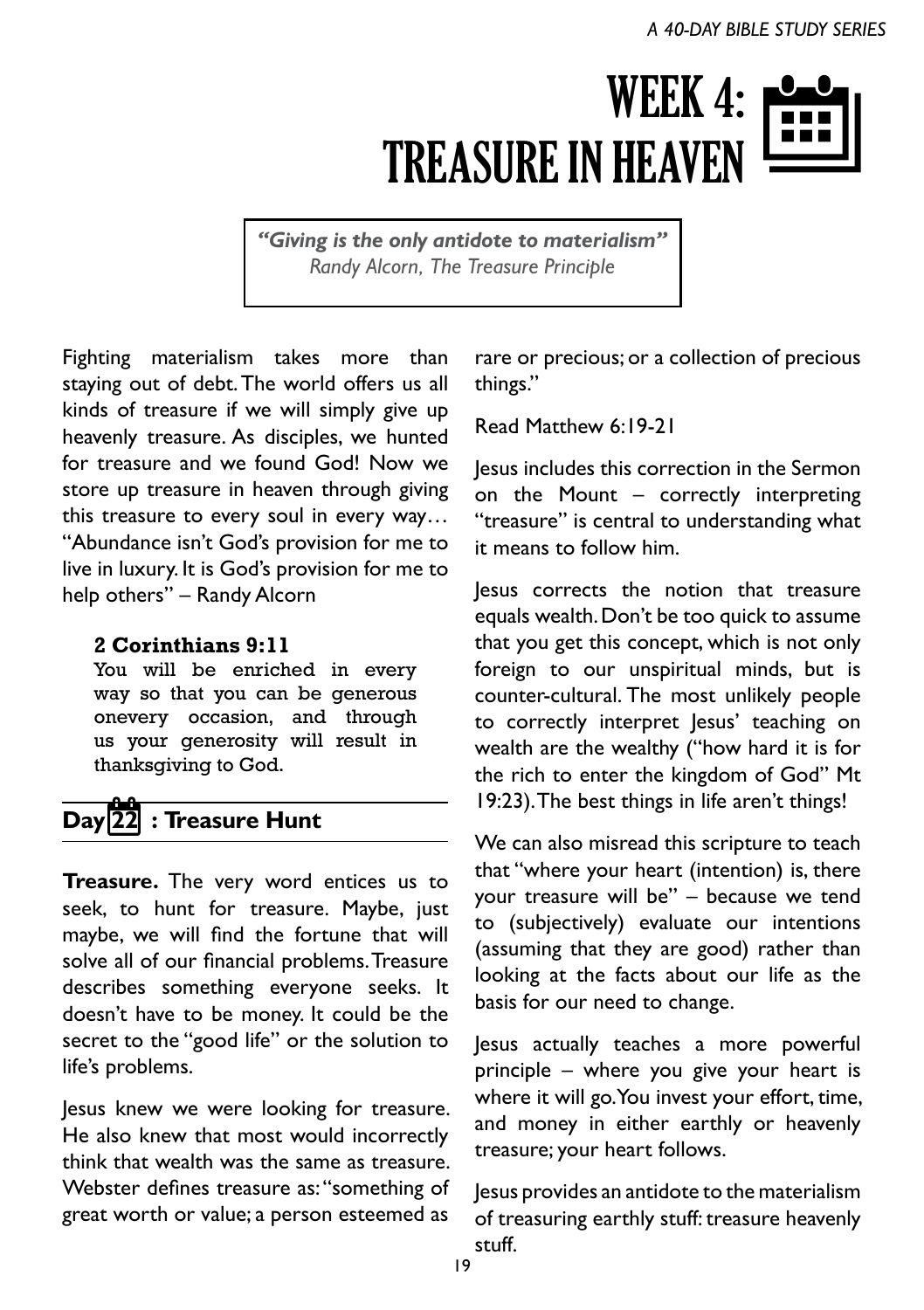What does lesus define as storing up treasure/reward in heaven?

Acts of righteousness done in secret.

### **Matt 6:1**

Be careful not to practice your righteousness infront of others to be seen by them. If you do, you will have no reward from your Father in heaven.

**Sell your possessions and give to the poor.** 

### **Matt 19:21, Luke 12:33 and 18:22**

If you want to beperfect, go, sell your possessions and give to the poor, and you will have treasure in heaven. Then come, follow me.

What do you think you can do to hunt for and store up Treasure in Heaven?

# **Day 23 : The Treasure Giver**

### **John 3:16**

*God is the ultimate giver!* Describe God as a giver.

### **Genesis 1:26**

If we are made in his image, then we are made to be givers. How does this help you understand that to share God's treasure we must be generous givers?

What other verses remind you that God is a giver?

### **2 Cor 9:10-11**

Now he who supplies seed to the sower and bread for food will also supply and increaseyour store of seed and will enlarge the harvest of your righteousness. You will be enriched in every way so that you can be generous on every occasion, and through us your generosity will

result in thanksgiving to God.

God gives us his treasure. We share out of the overflow of the kingdom wealth God provides.

For what purpose does Paul say that God "enriched us"?

How will *our* generosity result in people giving thanks to *God*?

# **Day 24 : Treasure Found!**

### **Matt 13:44**

The kingdom of heaven is like treasure hidden in a field. When a man found it, he hid itagain, and then in his joy went and sold all he had and bought that field.

- How do you know that this treasure seeker understood what he was looking for and what he found?
- • Describe the true treasure you have found in God's kingdom.
- • Consider how these verses link treasure giving our possessions!

Luke 3 John the Baptist : Share clothes/ food, don't cheat, be content with pay!

Matt 19:21 Rich Ruler : Sell your possessions and give to the poor… find treasure

Luke 19:1-10 Zacchaeus : After he gives  $\frac{1}{2}$  his possessions, Jesus says "salvation has come"

Acts 2/4 First Converts : Sold possessions to give to the needy… found the kingdom treasure

Acts 19:19 Ephesians : Burned 65 Lakhsworth magic scrolls… found greater treasure

Why do you think that God so closely links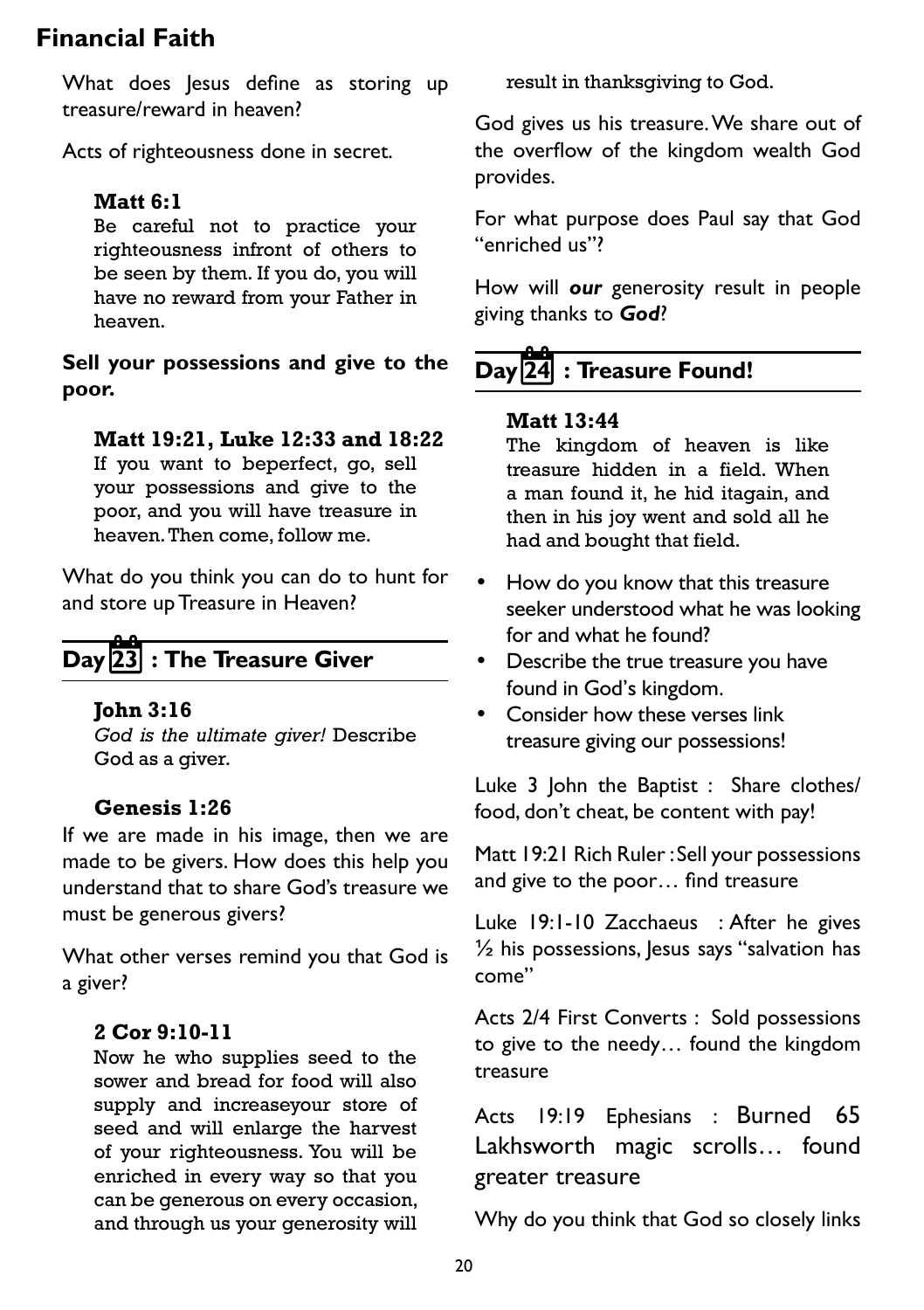giving and sacrifice with receiving treasure?

# **Day 25 : Old Testament Giving**

Describe what these OT characters gave

\_\_\_\_\_\_\_\_\_\_\_\_\_\_\_\_\_\_\_\_\_\_\_\_\_\_\_\_\_

\_\_\_\_\_\_\_\_\_\_\_\_\_\_\_\_\_\_\_\_\_\_\_\_\_\_\_

Genesis 14:20 Abraham gave

Genesis 28:22 Jacob gave

\_\_\_\_\_\_\_\_\_\_\_\_

\_\_\_\_\_\_\_\_\_\_\_\_

Leviticus 27:30-32 Israelites were instructed to give  $\sqrt{2}$ 

Numbers 18:26 (Neh 10:38 also) Levites gave  $\qquad \qquad$ 

Numbers 28-29 Looking at the NIV headings, describe the sacrifices and offerings the Israelites gave \_\_\_\_\_\_\_\_\_\_\_\_\_\_\_\_\_\_\_\_\_

\_\_\_\_\_\_\_\_\_\_\_\_\_\_\_\_\_\_ \_\_\_\_\_\_\_\_\_\_\_\_\_

Deut 14:22-29 Describe three tithes the Israelites were to give:

### **2 Samuel 24:24**

\_\_\_\_\_\_\_\_\_\_\_\_\_\_\_\_\_\_\_\_\_\_

*But the king replied to Araunah, "No, I insist on paying you for it. I will not sacrificeto the LORD my God burnt offerings that cost me nothing."*Describe David's heart to give.

Malachi 1 Describe ways Malachi challenged the Israelites and how that can apply to us today.

• Malachi 3 How did Malachi challenge their giving?

# **Day 26 : New Testament Giving**

Describe how these New Testament characters gave

Mark 12:41-44 The widow gave

Luke 7:36-50 The sinful woman gave

\_\_\_\_\_\_\_\_\_\_\_\_\_\_\_\_\_\_\_\_\_\_\_\_\_\_\_\_\_\_\_

\_\_\_\_\_\_\_\_\_\_\_\_\_\_\_\_\_\_\_\_\_\_\_\_\_\_\_\_\_\_\_

\_\_\_\_\_\_\_\_\_\_\_\_\_\_\_\_\_\_\_\_\_\_\_\_\_\_\_\_

Acts 4:36-37 Barnabas

\_\_\_\_\_\_\_\_\_\_\_\_\_\_\_\_

 $\overline{\phantom{a}}$ 

2 Corinthians 8:1-4 The Macedonians \_\_\_\_\_\_\_\_\_\_\_\_\_\_\_\_\_\_\_\_\_\_\_\_\_\_\_\_\_\_\_

2 Corinthians 8:9 Jesus \_\_\_\_\_\_\_\_\_\_\_\_\_\_

\_\_\_\_\_\_\_\_\_\_\_\_\_\_\_\_\_\_\_\_\_\_

# **Day 27 : Abundance!**

The dictionary defines abundance as "overflowing fullness"! God fills us up to overflow into generosity.

#### **Luke 6:38**

Give, and it will be given to you. A good measure, pressed down, shaken together andrunning over, will be poured into your lap. For with the measure you use, it will be measured to you.

How does our giving influence or limit how God gives to us?

### **John 10:10**

*The thief comes only to steal and kill and destroy. I came that they may have life, and have itabundantly.*  Describe the life that God intends  $for$   $ue$ .

### **2 Corinthians 9:8**

*And God is able to bless you abundantly, so that in all things at all times, having allthat you need, you will abound in every good*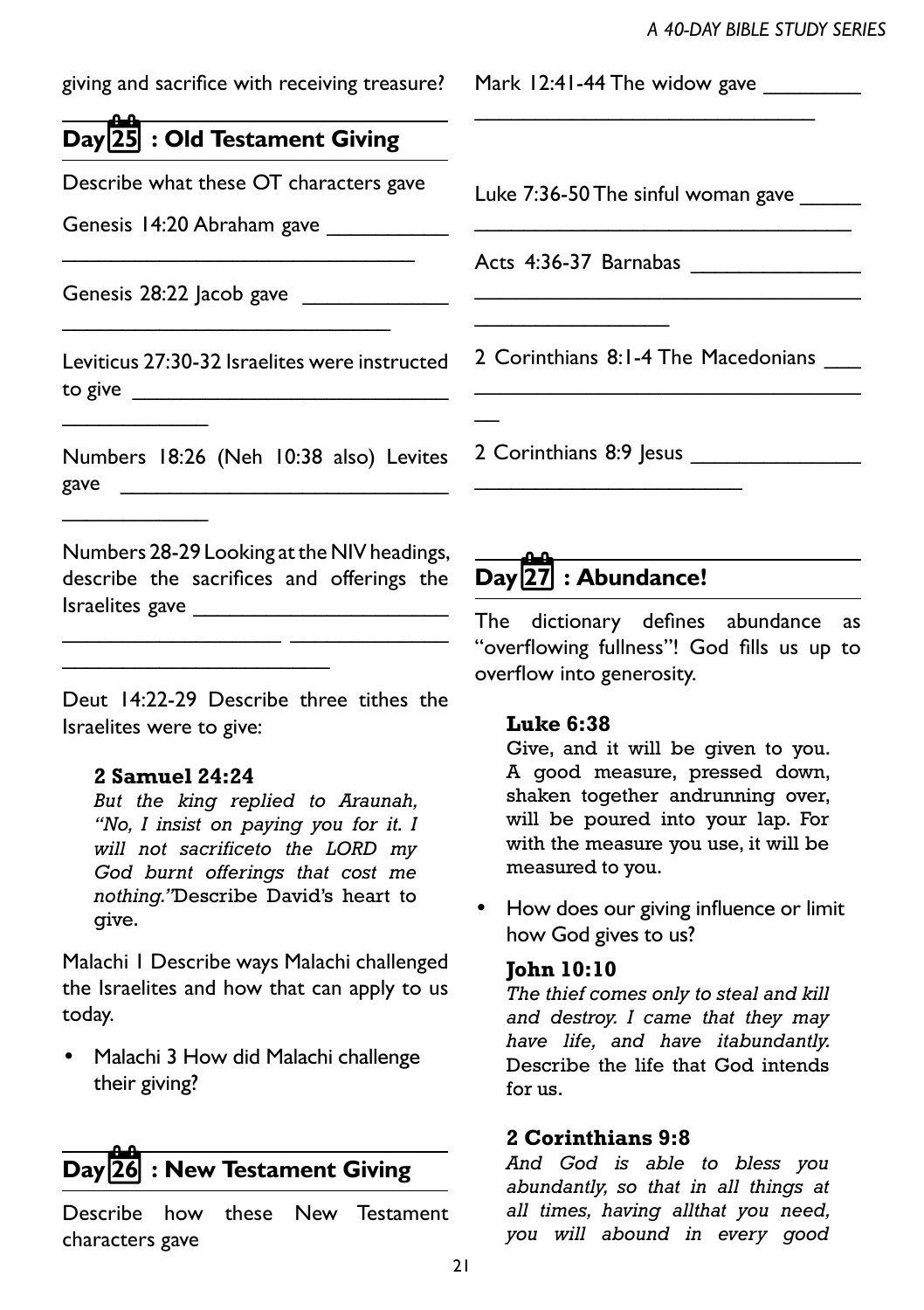*work.* Describe New Testament abundance.

1 Timothy 6:17-19 How does Paul command rich Christians to *lay up treasure for themselves*?

# **Day 27 : Reward!**

### **Matthew 6:20**

But store up for yourselves treasures in heaven…

• Does God want us to seek a reward?

### **Hebrews 11:6**

*Anyone who comes to him must believe…that he rewards those who earnestly seekhim.* Do you believe that

• God has a reward in store for you?

### **John 14:1**

Don't let this throw you. You trust God, don't you? Trust me. There is plenty of room foryou in my Father's home. If that weren't so, would I have told you that I'm on my way to get a room ready for you? And if I'm on my way to get your room ready, I'll come back and get you so you can live where I live. And you already know the road I'm taking.

Think about Jesus "getting your room ready" – How does that inspire you?

• 4. Genesis 15:1 God is our "very great reward." What does that mean to you?

**Heaven Described: What will our treasure look like?**

### **Revelation 21:18-26**

The wall was made of jasper, and the city of pure gold, as pure as glass. The foundations of the city walls were decorated with every kind of precious stone. The first foundation

was jasper, the second sapphire, the third agate, the fourth emerald, the fifth onyx, the sixth ruby, the seventh chrysolite, the eighth beryl, the ninth topaz, the tenth turquoise. the eleventh jacinth, and the twelfth amethyst. The twelve gates were twelve pearls, each gate made of a single pearl. The great street of the city was of gold, as pure as transparent glass.I did not see a temple in the city, because the Lord God Almighty and the Lamb are its temple. The city does not need the sun or the moon to shine on it, for the glory of God gives it light, and the Lamb is its lamp. The nations will walk by its light, and the kings of the earth will bring their splendor into it. On no day will its gates ever be shut, for there will be no night there. The glory and honor of the nations will be brought into it.

Describe the treasure of heaven…

### Recap

- • Treasure is central to Jesus' message
- • God wants us to seek true treasure rather than being tricked into pursuing worldly treasure
- • We were created to be like the ultimate giver
- • Giving is the secret to receiving treasure in heaven and the cure for materialism
- God gives abundance... and plans a life of abundance for us through giving!
- • God's reward is eternal, indescribable, something he has been getting ready for us, and something he wants us to seek and to find…
- Our treasure in heaven is HIM!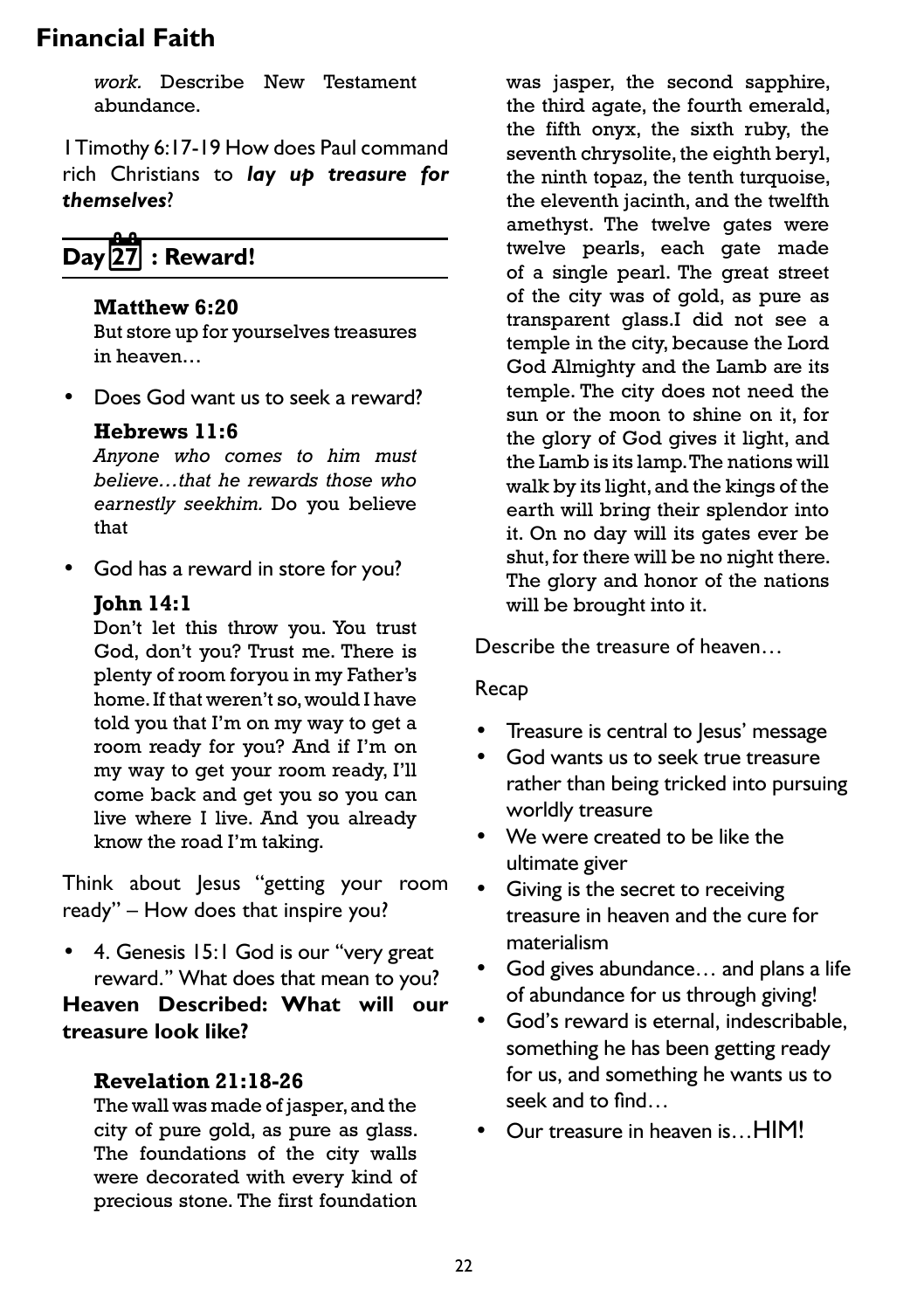# **Family Budget**

| <b>Income</b>          | Yearly      | Monthly    |
|------------------------|-------------|------------|
| Gross Salary - Husband | Rs. 120,000 | Rs. 10,000 |
| Gross Salary - Wife    | Rs. 60,000  | Rs. 5,000  |
| Other Income 1         | Rs. 0       |            |
| Other Income 2         | Rs. 0       |            |
| Other Income 3         | Rs. 0       |            |
| <b>Total Income</b>    | Rs. 180,000 | Rs. 15,000 |

| <b>Expenses</b>                       | Yearly      | Monthly    |
|---------------------------------------|-------------|------------|
| Cable TV                              | Rs. 2,400   | Rs. 200    |
| Contribution Monthly - Husband        | Rs. 12,000  | Rs. 1,000  |
| Contribution Monthly - Wife           | Rs. 6,000   | Rs. 500    |
| Contribution Poor                     | Rs. 300     | Rs. 25     |
| <b>Contribution Special</b>           | Rs. 3,000   | Rs. 250    |
| Electricity                           | Rs. 3,600   | Rs. 300    |
| Loans & EMI - Total                   | Rs. 42,000  | Rs. 3,500  |
| Gas                                   | Rs. 3,960   | Rs. 330    |
| Groceries/Ration                      | Rs. 18,000  | Rs. 1,500  |
| <b>House Helper</b>                   | Rs.0        | Rs. 0      |
| Income Tax                            | Rs. 0       | Rs. 0      |
| Investments - Total                   | Rs. 12,000  | Rs. 1.000  |
| Kid 1- School Exp                     | Rs. 6,000   | Rs. 500    |
| Kid 2- School Exp                     | Rs. 6,000   | Rs. 500    |
| Medical                               | Rs. 4,800   | Rs. 400    |
| Milk                                  | Rs. 3,600   | Rs. 300    |
| Misc Expense/Savings                  | Rs. 540     | Rs. 45     |
| Mobile/Telephone                      | Rs. 2.400   | Rs. 200    |
| Monthly Travel                        | Rs. 9,600   | Rs. 800    |
| Native place/Emergency travel/Holiday | Rs. 6,000   | Rs. 500    |
| Paper/Magazines                       | Rs. 0       |            |
| Parents Support                       | Rs. 6,000   | Rs. 500    |
| Rent                                  | Rs. 24,000  | Rs. 2,000  |
| Retreats & Camps                      | Rs. 3,000   | Rs. 250    |
| Water                                 | Rs. 2.400   | Rs. 200    |
| Wife Allowance                        | Rs. 2,400   | Rs. 200    |
| <b>Total Exp</b>                      | Rs. 180,000 | Rs. 15,000 |

### **Excess/Deficit**

**Rs. 0** 

**Rs. 0** 

| Loans & EMI        | Yearly     | <b>Monthly</b> |
|--------------------|------------|----------------|
| EMI <sub>1</sub>   | Rs. 6,000  | Rs. 500        |
| EMI <sub>2</sub>   | Rs. 0      | Rs. 0          |
| EMI <sub>3</sub>   | Rs. 0      | Rs. 0          |
| Loans 1            | Rs. 24,000 | Rs. 2,000      |
| Loans <sub>2</sub> | Rs. 12,000 | Rs. 1,000      |
| Loans 3            | Rs. 0      | Rs. 0          |
| Loans 4            | Rs. 0      | Rs. 0          |
| Total              | Rs. 42,000 | Rs. 3,500      |

| <b>Investments</b>       | Yearly     | Monthly   |
|--------------------------|------------|-----------|
| Investments 1            | Rs. 6,000  | Rs. 500   |
| Investments <sub>2</sub> | Rs. 6,000  | Rs. 500   |
| Investments 3            | Rs. 0      | Rs. 0     |
| Investments 4            | Rs. 01     | Rs. 0     |
| Investments 5            | Rs. 0      | Rs. 0     |
| Total                    | Rs. 12,000 | Rs. 1,000 |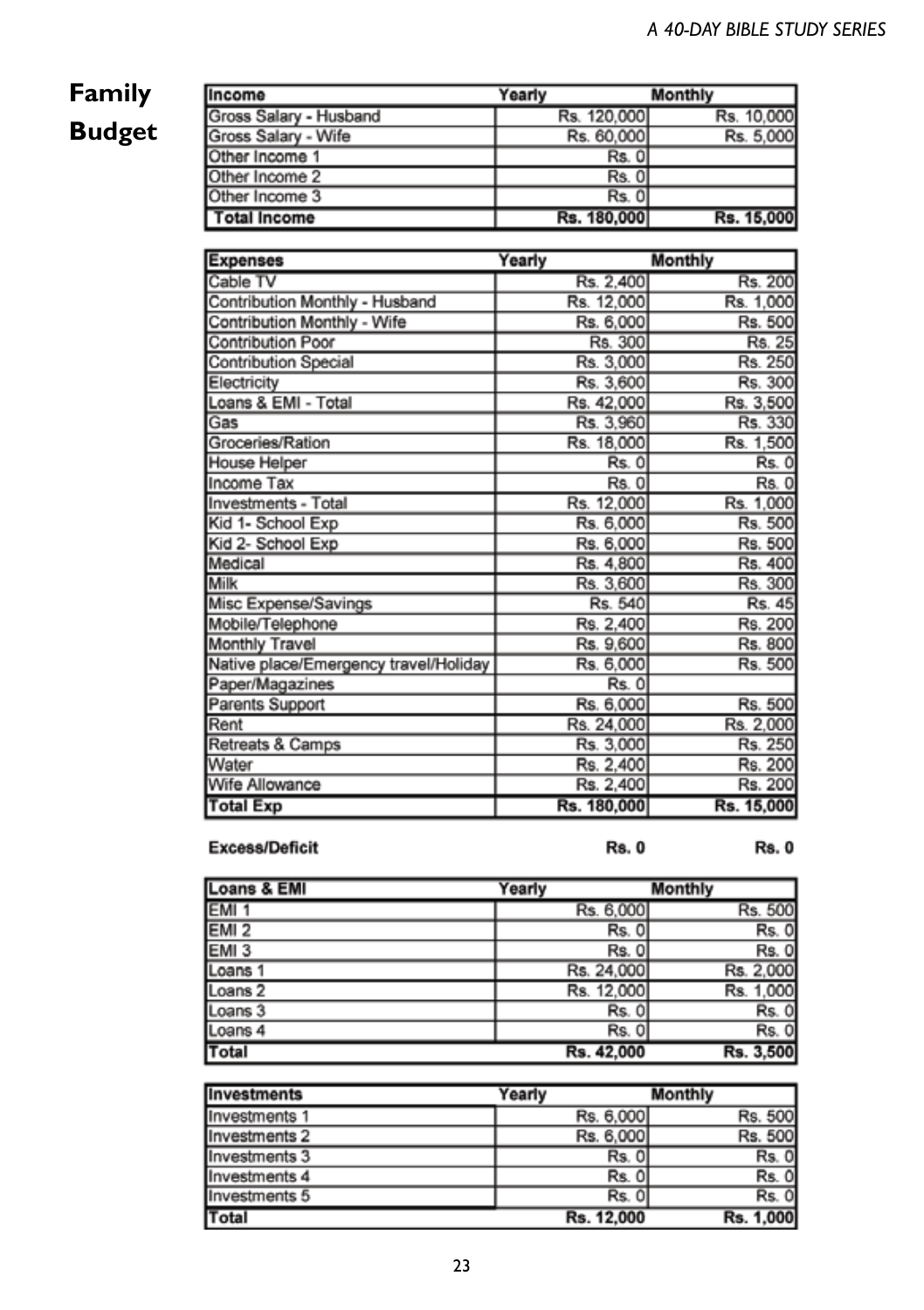# WEEK 5: FINANCIAL PLANNING



*"Live for the line not the dot" Randy Alcorn, The Treasure Principle* 

This week's devotionals focus on God's vision for us: living out a financial plan that puts us in a stable financial position and results in peace. This road includes many challenges hard work, good advisors, wise choices, and following a plan. I recommended that you work closely with a financial advisor.

Learn from the Master: Memory Verse

### **Prov 27:23**

Be sure you know the condition of your flocks, give careful attention to your herds

In Proverbs, Solomon, the richest man to ever live, shares much of his wisdom on how to manage finances. He challenges us to ask advice, espouses hard work, expects a plan, and promises reward for sticking to your convictions!

These next devotionals are much more practical, so plan on spending whatever time you need in prayer so that you can get direction from God on carrying out the specific challenges.

Prayerfully, all of the devotionals in this series have led you to see God's plan, his will, his sovereignty and his belief that you can be a faithful steward of what he has entrusted you with.

# **Day 29 : Commit First**

### **Prov 16:3**

Commit to the LORD whatever you do, and your plans will succeed.

- God assumes that you will make a plan!
- Pray over your finances and commit to God to be a faithful manager.

### **Prov 14:24**

### **A wise person's reward is wealth, but a fool's reward is foolishness. (ERB)**

Expect success (reward) - if God is for us, who can be against us?

There is a reward for sticking with a plan, even if it is painful at first - it will pay off!

- What reward are you looking for?
- What do you consider "wealth"?

# **Day 30 : Get Advice**

Prov 15:22 Plans fail for lack of counsel, but with many advisers they succeed.

**Prov 12:15** The way of a fool seems right to him, but a wise man listens to advice.

**Prov 13:10** Pride only breeds quarrels, but wisdom is found in those who take advice.

- Who is your financial counselor?
- Pray and select someone to disciple you in your finances.
- Determine to learn from spiritual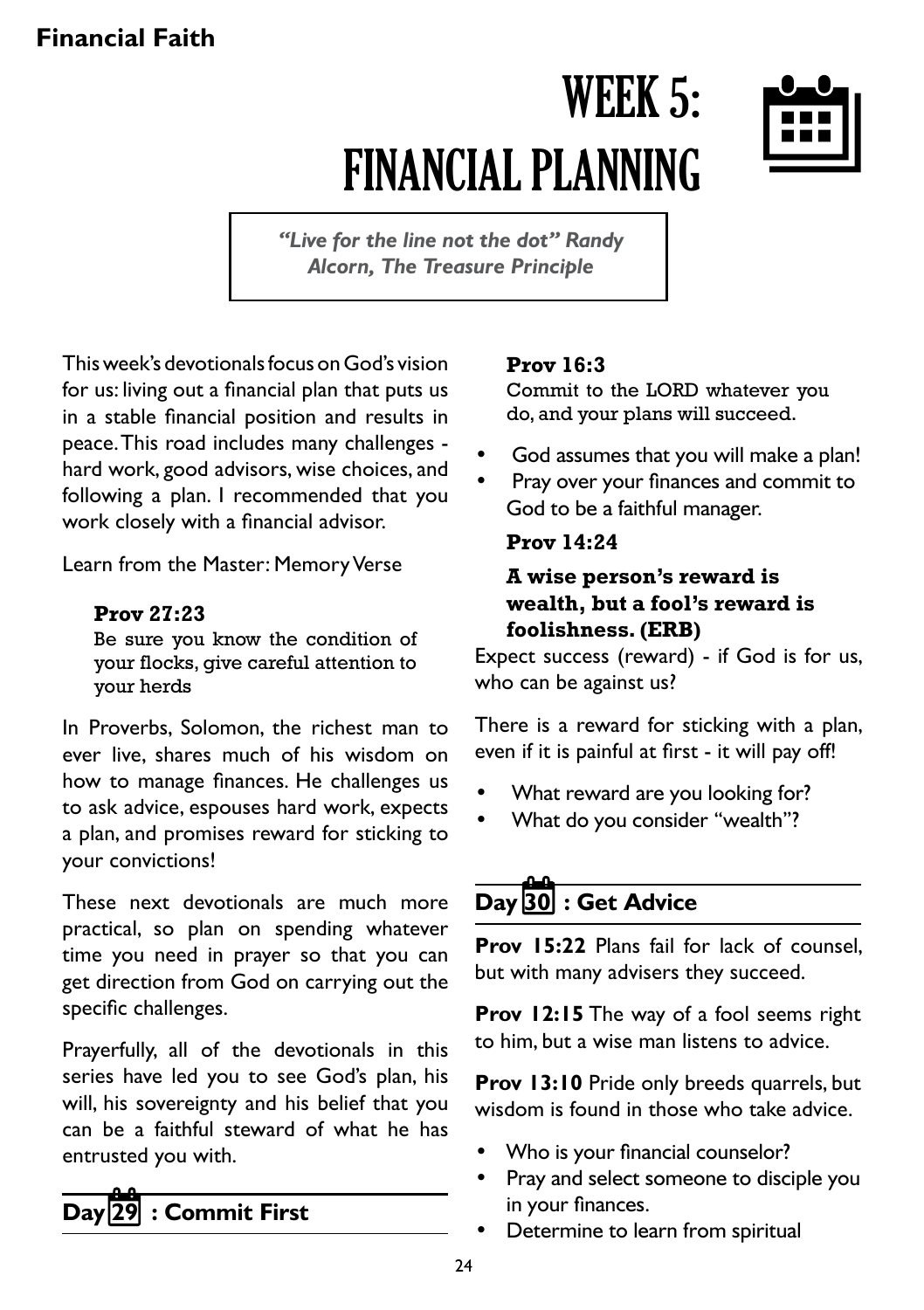men and women through discipling, reading books, and even participating in workshops to get the advice you need.

### **Day 31 : Work Diligently**

**Prov 14:23** All hard work brings a profit, but mere talk leads only to poverty.

**Prov 21:5** The plans of the diligent lead to profit as surely as haste leads to poverty.

- Pray for your financial behavior (spending habits) and not just your knowledge to change.
- • Work with your advisor to identify all of the financial resources you need to make your plan including any books, budgeting resources, financial papers/ records, and previous budgets and spending information.
- Commit to working your plan after it is in place. A budget without accountability will not help you manage the money that God entrusted you with.

# **Day 32 : Make a Plan**

### **Luke 14:28-30**

Suppose one of you wants to build a tower. Will he not first sit down and estimate the cost to see if he has enough money to complete it? For if he lays the foundation and is not able to finish it, everyone who sees it will ridicule him, saying, "This fellow began to build and was not able to finish."

- • There is a wise and a foolish way to approach your finances.
- • Without a financial plan, you have a wish list, not a blueprint.
- • Create or update your budget with the help your financial advisor. Balance your budget by categorizing every Rupeethis is a zero-base budget where your

income = expenses.

### **Day 33 : Start Saving!**

**Prov 13:11** Dishonest money dwindles away, but whoever gathers money little by little makes it grow.

**Prov 13:22** A good person leaves an inheritance for their children's children, but a sinner's wealth is stored up for the righteous.

- Your financial plan must include saving!
- How do you get started? Have specific targets for every Rupee saved. You are not saving to hoard, get rich, or selfishly spend but to be responsible, prepared, and make your money grow.

Dave Ramsey identifies three reasons for savings:

**Emergency Fund** - immediately put in the Rs. 10,000 bank for "emergencies"

- Learn what is/is not an emergency!
- Build this reserve up to 3-6 months income after you kill your debt.

**Future purchases** - car, furniture, vacation, luxury item, or house

Never lease or buy using debt, always save up and buy with cash.

### **Wealth building**

- Save for retirement then save for your kid's college
- Save for vacations, mission trips, money to give to others, pay off a house, etc.

# **Day 34 : Snowball Your Debt**

### **Prov 6:1-6**

My son, if you have put up security for your neighbor, if you have shaken hands in pledge for a stranger, you have been trapped Free yourself,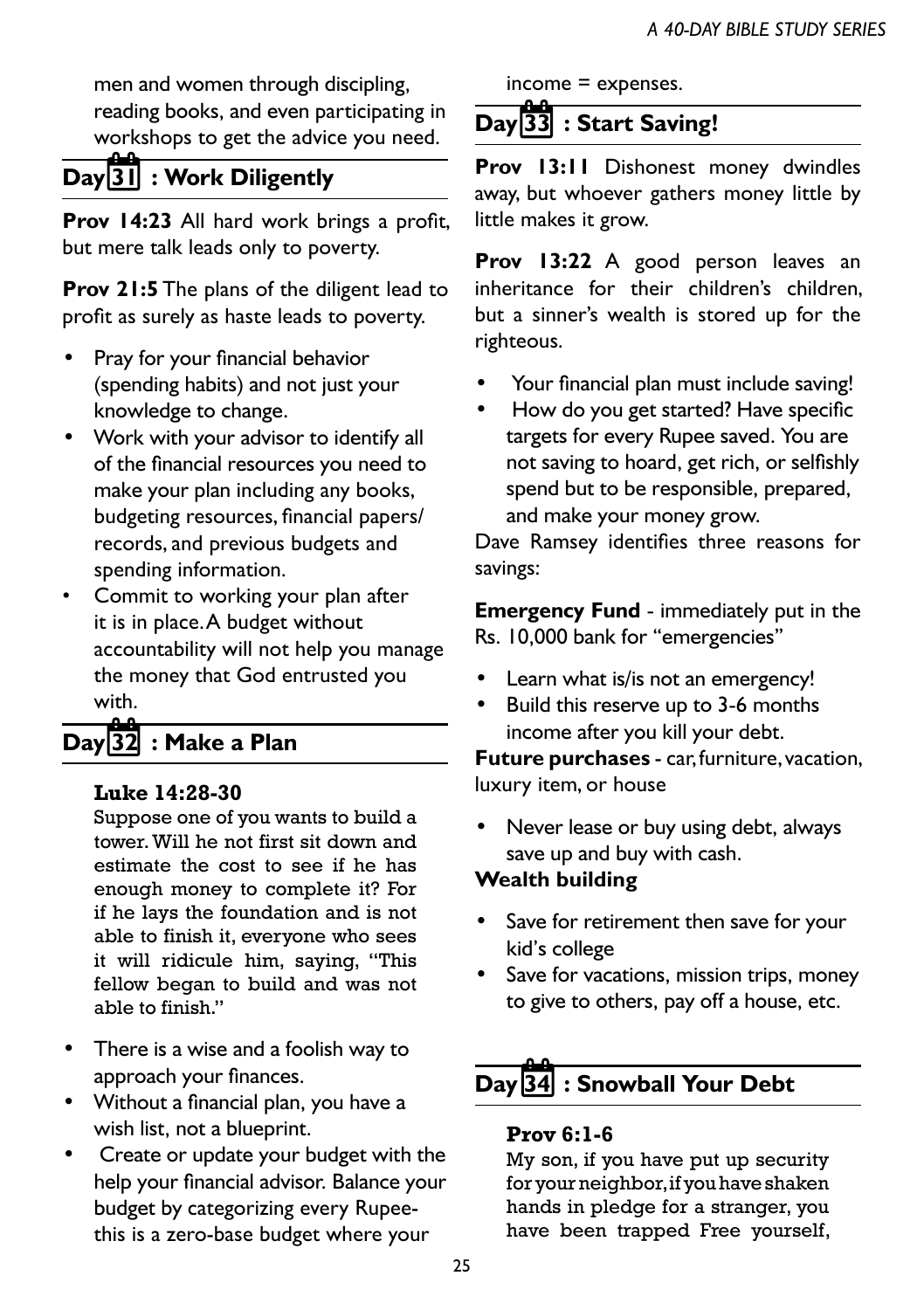like a gazelle from the hand of the hunter A Gazelle is a small deer like animal that move fast, Dave Ramsey calls this "Gazelle intensity" - marketers hunt you and debt traps you, so you better run like a gazelle for your life!

Debt chokes the life out of your walk with God, your financial peace, your relationships, and your hope!

### Follow a **debt payment plan**

- Stop buying anything you don't absolutely need - No major purchases until you are out of debt!
- • Cut up your credit cards!
- Pay off your smallest balance first (gives you a sense of accomplishment) then your next smallest, etc. until all of your consumer debt is gone!
- Seek advice from your financial counselor, Dave Ramsey's materials, or another source.

### **Day 35 : Share the Wealth: Meeting the needs of the Church, Missions, and the Poor**

The disciple's motivation to be faithful stewards of God's resources is so that we can "use all of God's resources God's way for God's glory!" God has a plan to bring the gospel to our communities and all nations. God also empowers us to be able to meet the needs of the poor in our communities and around the world.

### **1. The Church: Weekly Contribution.**

### **1 Cor 9:14**

In the same way, the Lord has commanded that those who preach the gospel should receive their living from the gospel.

 Your contribution helps put more people in the full-time ministry; people called by God to devote all of their time to building God's kingdom!

Our weekly contribution empowers the church to provide a place to meet, funds for individual ministries (Singles, Teens, Campus, Marrieds), and specialized ministries to meet the needs in our church and around the community!

### **2 Cor 8:1-4**

The Macedonian churches extreme poverty welled up in rich generosity.

They gave first of all to the Lord since you excel in everything—in faith, in speech, in knowledge, in complete earnestness and in the love we have kindled in you—see that you also excel in this grace of giving.

Excel in giving! Put aside your contribution as your "firstfruits" - first to God.

### **2 Cor 9:6**

Remember this: Whoever sows sparingly will also reap sparingly, and whoever sows generously will also reap generously.

- As God's money manager, we have the opportunity plan to be generous.
- Is there anything you want to change about your weekly contribution? Talk to your advisors.

### **2. Missions: Special Contribution.**

### **Matt 28:19-20**

Go and make disciples of all nations, baptizing them in the name of the Father and of the Son and of the Holy Spirit. What does it take to make disciples of all nations?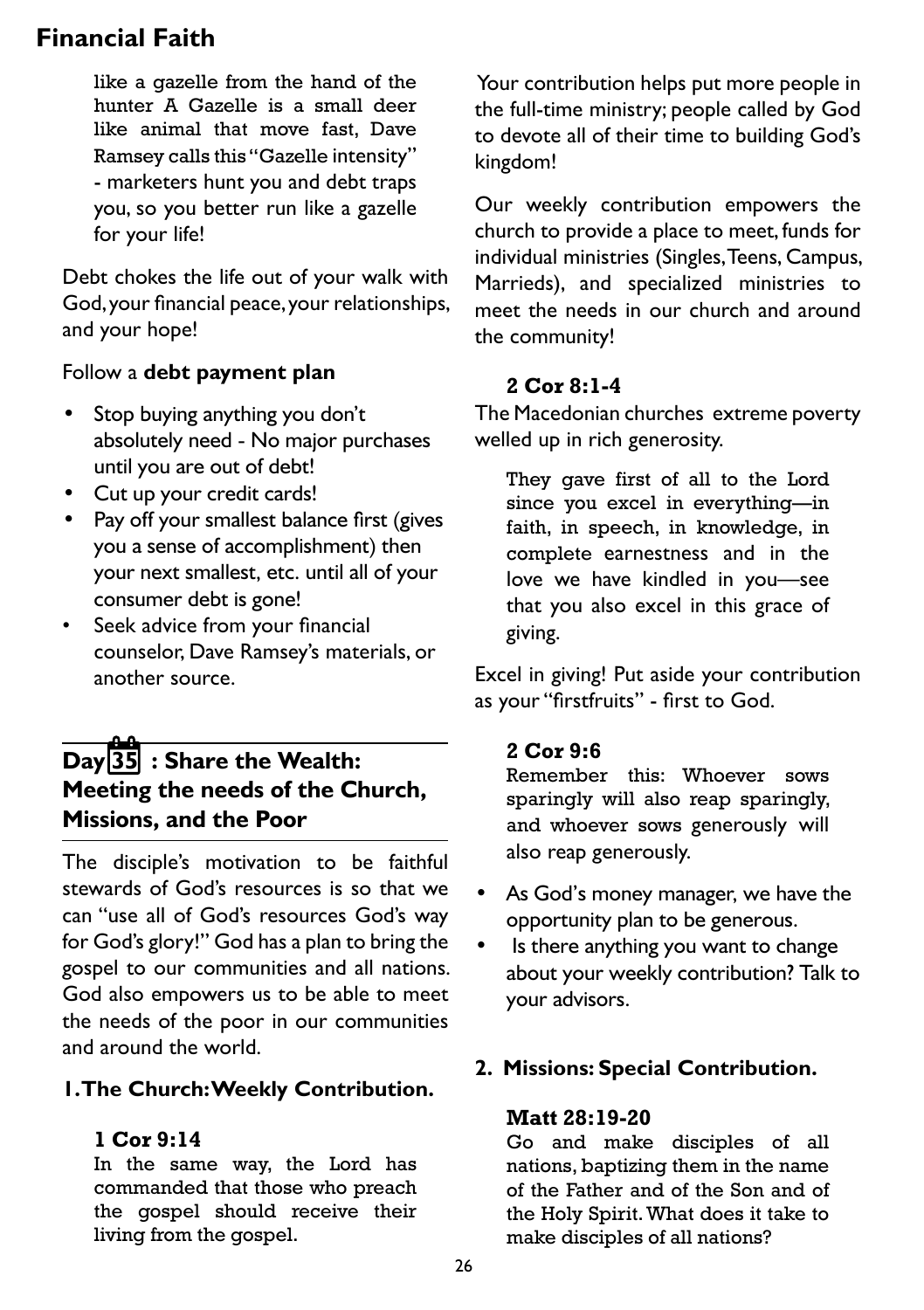Our special missions contribution each year in June supports church plantings -  $\sim$ 

We also send our ministry staff to help disciple other church leaders, stay unified with sister churches, and preach the word where it is needed most!

**How can you help**? "Stay and Pay or Go and Grow"

- Some will go and plant a church; others give generously to support these missionaries
- • Everyone participates in world missions! Pray for God's direction for your role!

### **2 Cor. 8:13-14**

Our desire is not that others might be relieved while you are hard pressed, but that there might be equality. At the present time your plenty will supply what they need, so that in turn their plenty will supply what you need. Then there will be equality.

Why do you think God has given so much to some and so little to others? Is it not for the affluent to give to those in need? What does Paul mean by "equality" and how does that affect you?

We have the means to fund world missions - Pray for the heart to be involved in world missions! Is there anything you want to change about your missions contribution? Talk to your advisors.

### **3. Needy: Poor Contribution.**

### **Deut 15:11**

There will always be poor people in the land. Therefore I command you to be open handed toward poor and needy in your land.

### **Prov 21:13**

Whoever shuts their ears to the cry of the poor will also cry out and not be answered.

### **Jer 22:16**

He defended the cause of the poor and needy, and so all went well. Is that not what it means to know me?

Our affluence provides us with an opportunity to be "openhanded" toward those with less.

The resources God has given us help us to give, not only once a month for the "Poor Contribution" but to meet needs in our families, local house churches, neighborhoods, communities, and wherever there is need. Pray for an open heart and an open hand!

**Is there anything you want to change about your poor contribution?** Talk to your advisors.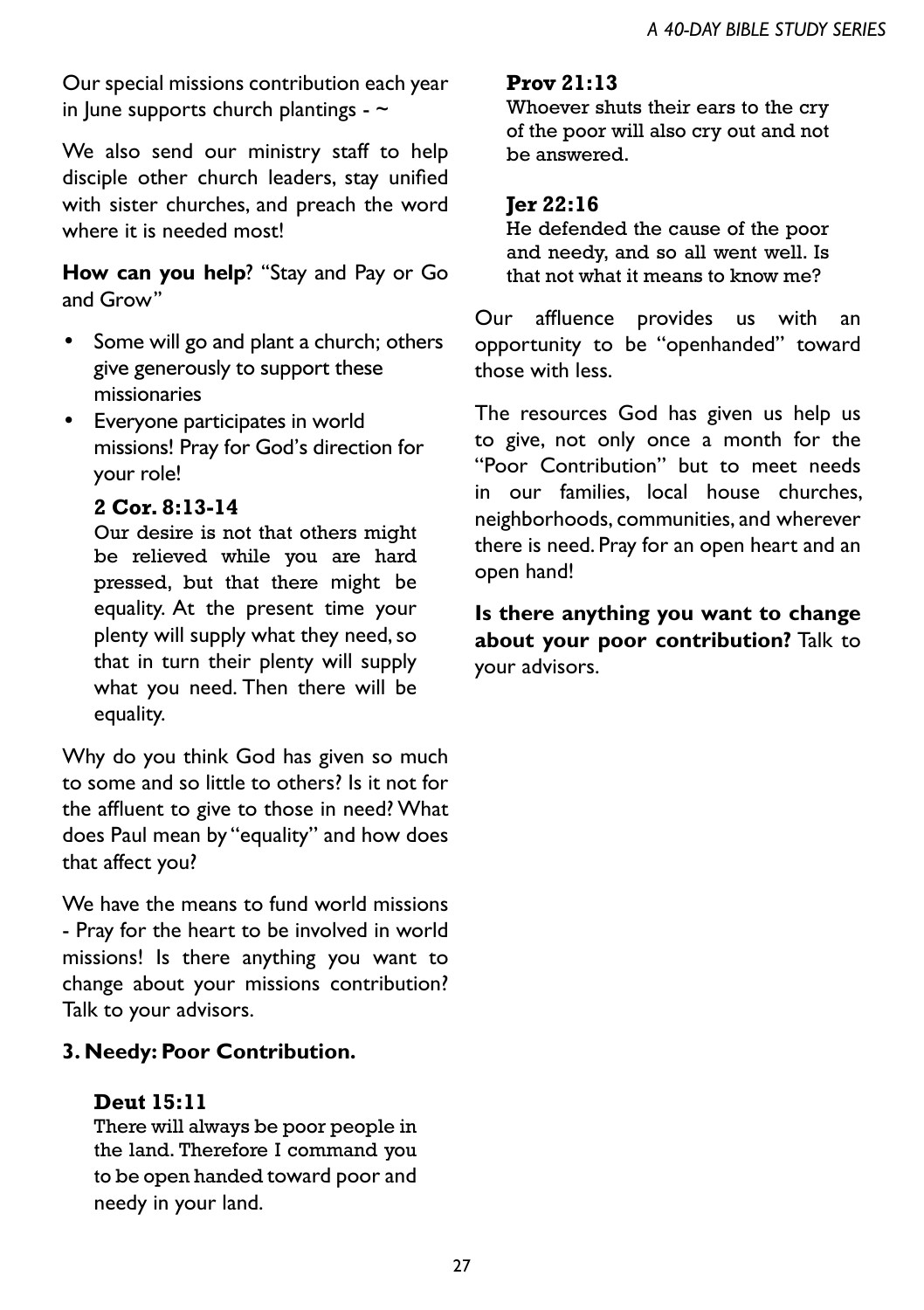# WEEK 6: FINANCIAL DISCIPLESHIP **Kingdom Training Level 5: Financial Faith**

*"Heaven, not earth, is my home" Randy Alcorn, The Treasure Principle* 

This 40-day journey explored an area of our Christian life that we rarely discuss - how we view, manage, and relate to finances. Approaching this topic with "Financial Faith" transforms our lives by saturating our convictions, our habits, and our attitude with God's power, grace, and principles.

God never intended faith to be an intellectual exercise but rather an adventure that brings us closer to him and helps us to live like Jesus.

Discipleship is always counter-cultural and often counter-intuitive. This material world targets us with a message that markets self-indulgence, discontentment, and consumerism - all aimed at "conforming us to the pattern of this world." Yet, these worldly principles promote ineffective and unhealthy financial habits that include poor (or no) financial planning, living beyond our means, accumulating debt, and underestimating the power of both saving and giving.

In the Bible, God conveys effective, timetested, universal, and practical financial principles. This Kingdom Training class challenged us as disciples to reexamine our preconceptions and practices by applying

God's biblical principles in a way that invites God into every area of our life.

**Week 1:** The earth is the Lord's and everything in it

**Week 2:** The faithful servant of God is a prudent and diligent manager

**Week 3:** The borrower is slave to the lender (so get out of debt!)

**Week 4:** We have been made rich so that we can be generous - like God himself!

**Week 5:** God expects us to have a financial plan that is God's plan, not ours

**Week 6:** Financial Discipleship applies these principles to our lives

In this final week of Financial Faith Bible studies, we apply these biblical principles to our personal discipleship, our family, our career, our dreams, and our decisions.

# **Day 36 : My Financial Discipleship**

**Memory Verse: Luke 9:24**  For whoever wants to save their life will lose it, but whoever loses their life for me will save it.

**Save or Lose?** We're tempted to save our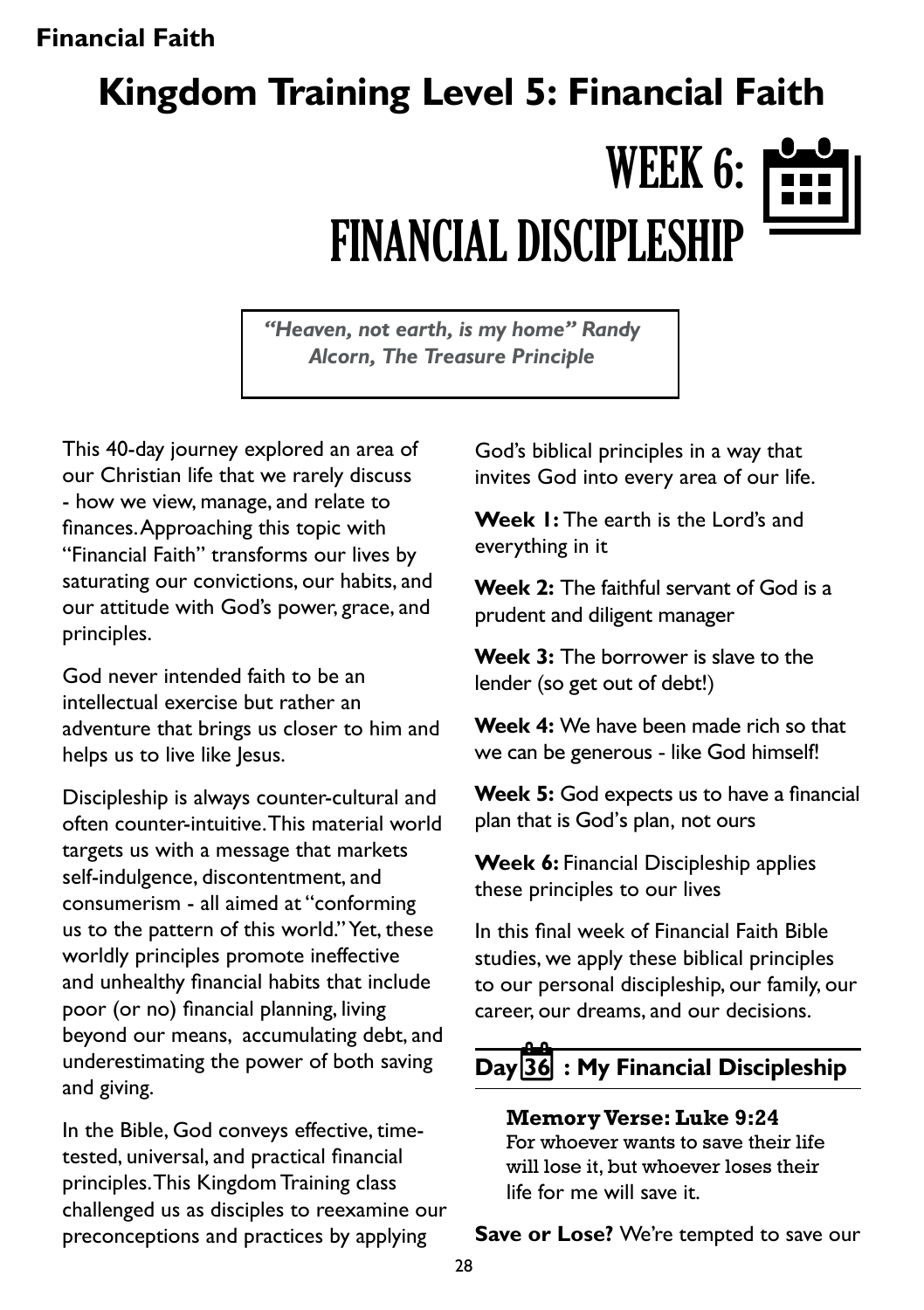"way of life" but Jesus calls us to give it all to God.

**In the Light.** Satan loves darkness; God is Light! Decide to shine God's light on your finances.

**Advice.** Discipleship is caught from another disciple. Decide to grow by seeking advice.

**Spiritual Thinking.** The world has programmed our thinking. Pray to be open to change.

### **Practical Application**

### **1. Self-Control.**

Prov 25:28 Like a city whose walls are broken through is a person who lacks self- control.

What is one area that I can grow in my self-control in the area of financial discipleship?

### **2. Contentment.**

Proverbs 30:7-9 "Two things I ask of you, Lord; do not refuse me before I die: Keep falsehood and lies far from me; give me neither poverty nor riches, but give me only my daily bread. Otherwise, I may have too much and disown you and say, 'Who is the Lord?' Or I may become poor and steal, and so dishonor the name of my God.

The world markets the message of discontentment: you can't be happy until How can financial discipleship bring you contentment?

### **3. Example.**

1 Thes 4:11-12 Make it your ambition to lead a quiet life, to mind your own business and to

work with your hands, just as we told you, so that your daily life may win the respect of

outsiders and so that you will not be dependent on anybody.

Describe how your example of financial responsibility will win respect.

### **4. Integrity.**

Romans 13:1-8 (v7) Give everyone what you owe him: If you owe taxes, pay taxes; if revenue, then revenue; if respect, then respect; if honor, then honor.

Our integrity is our discipleship. Remember this whenever Satan tempts us to compromise. **God's ways:** v7 Pay what is right to pay, not what you can get away with. v8 Get out of debt!

## **Day 37 : My Family (for singles, consider your spiritual and physical family)**

**1. Provide for Your Family.**

### **1 Tim 5:4-8 (v8):**

If anyone does not provide for his relatives, and especially for his immediate family, he has denied the faith and is worse than an unbeliever.

Take care of immediate family: parents, grandparents, spouse, children, brothers, and sisters.

Is there any pressure you are feeling in this area that you need to pray about or seek advice?

### **2. The Proverbs 31 Woman.**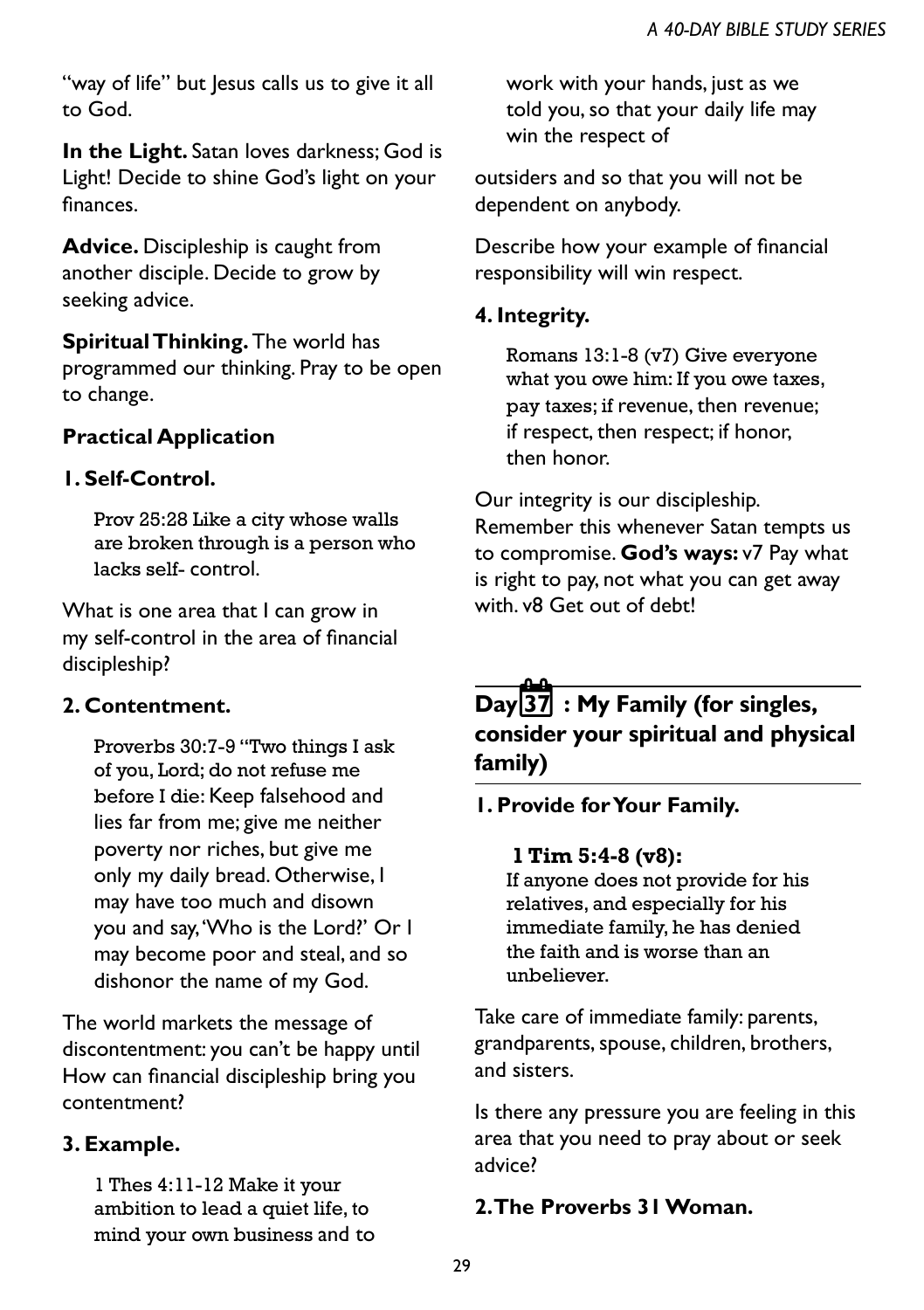**Proverbs 31:15-27** How can you imitate her example?

[15] She gets up while it is still night; she provides food for her family and portions for her female servants.

[16] She considers a field and buys it; out of her earnings she plants a vineyard.

[20] She opens her arms to the poor and extends her hands to the needy.

[25] She is clothed with strength and dignity; she can laugh at the days to come.

[27] She watches over the affairs of her ousehold and does not eat the bread of idleness.

\_\_\_\_\_\_\_\_\_\_\_\_\_\_\_\_\_\_\_\_\_\_\_\_\_\_\_\_\_ \_\_\_\_\_\_\_\_\_\_\_\_\_\_\_\_\_\_\_\_\_\_\_\_\_\_\_\_\_ \_\_\_\_\_\_\_\_\_\_\_\_\_\_\_\_\_\_\_\_\_\_\_\_\_\_\_\_\_ \_\_\_\_\_\_\_\_\_\_\_\_\_\_\_\_\_\_\_\_\_\_\_\_\_\_\_\_\_ \_\_\_\_\_\_\_\_\_\_\_\_\_\_\_\_\_\_\_\_\_\_\_\_\_\_\_\_\_ \_\_\_\_\_\_\_\_\_\_\_\_\_\_\_\_\_\_\_\_\_\_\_\_\_\_\_\_\_ \_\_\_\_\_\_\_\_\_\_\_\_\_\_\_\_\_\_\_\_\_\_\_\_\_\_\_\_\_ \_\_\_\_\_\_\_\_\_\_\_\_\_\_\_\_\_\_\_\_\_\_\_\_\_\_\_\_\_

### For me this means

### **3. Financial Legacy.**

#### **Proverbs 13:22**

A good person leaves an inheritance for their children's children, but a sinner's wealth is stored up for the righteous.

**Dream a little:** What legacy would you like to pass down to the next generation?

### **Day 38 : My Job (for students, that is schoolwork)**

### **1. Created to Work.**

**Genesis 2:15** The LORD God took the man and put him in the Garden of Eden to work it and take care of it.

### **2. Satisfaction in our Work.**

**Eccl. 3:22** So I saw that there is nothing better for a man than to enjoy his work, because that is his lot. For who can bring him to see what will happen after him?

### **3. Don't Overwork!**

**Prov 23:4-7 (4-5)** Do not wear yourself out to get rich; do not trust your own cleverness. Cast but a glance at riches, and they are gone, for they will surely sprout wings and fly off to the sky like an eagle.

### **4. No Excuse for Idleness.**

**2 Thes 3:10** For even when we were with you, we gave you this rule: "If a man will not work, he shall not eat."

### **5. Wholehearted work for our true Master.**

**Col 3:23-24** Whatever you do, work at it with all your heart, as working for the Lord, not for men, since you know that you will receive an inheritance from the Lord as a reward. It is the Lord Christ you are serving.

### **6. Integrity.**

**Eph 4:28** He who has been stealing must steal no longer, but must work, doing something useful with his own hands, that he may have something to share with those in need.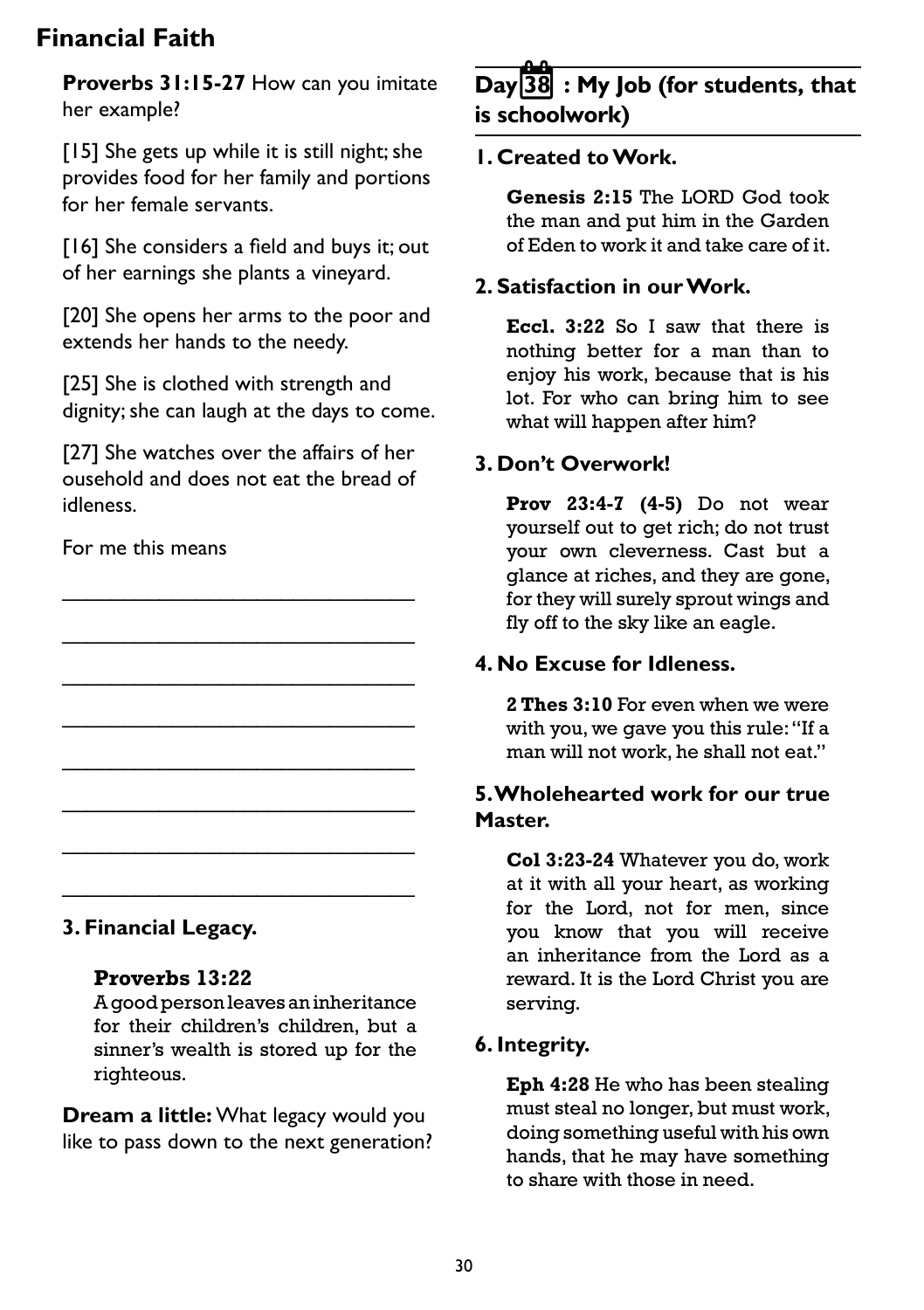### **7. No Compromise.**

**Acts 5:29** Peter and the other apostles replied: "We must obey God rather than men!"

Pray, Dream, and Grow (about your work/ career)

1. God wants us to have a clean slate and clear conscience. Pray about and confess any work- related compromise that Satan is using against you (includes cheating in school).

2. What is your dream job that would apply your God-given talents and be satisfying?

3. Find a spiritually-minded mentor and discuss how you can use your career for God.

4. Write yourself a glowing, inspiring performance evaluation from your true boss, Jesus. Live it!

5. Pray that God will help you apply all of your ambition and influence at work in a way that glorifies him.

6. Is there any way you feel like you could apply your God-given talents more to the Kingdom?

# **Day 39 : My Dreams**

#### **Proverbs 28:11**

The rich are wise in their own eyes; one who is poor and discerning sees how deluded they are.

### **Consider the following thoughts from**

**the book:** Living With Less: The Upside of Downsizing

Your Life by Mark Tabb

"Life is not designed to be fulfilling." To find

meaning, you have to turn to God. If you fill up your life with time/stuff it will not fill you. God's plan: your home is heaven; we are made in His image.

The road God challenges us to walk starts by choosing less of me. Charles Spurgeon said, "carve your name on hearts, not marble." If we are to have a lasting impact, we must imitate Christ:

- 1. Value the valuables
- 2. Imitate God's integrity
- 3. Passion invest heart
- 4. Proximity spend time

John the Baptist realized, "He must become greater; I must become less." John 3:30

James preached, "your life is a but a mist." (James 4:13-17)

Our challenge is to align our lives with God's will to make it count.

### **10 practical ways to live a "Simpler" life:**

- 1. Live below your means, not beyond
- 2. Buy things for their usefulness rather than their status
- 3. Don't believe the hype—media/ advertisement
- 4. Don't accumulate—give things away
- 5. Spend wisely. Your money  $=$  God's possessions
- 6. Leave Room for Extravagance
- 7. Invest resources in people, not stuff. Think: what will draw you closer to people?
- 8. Invest in your local church
- 9. Enjoy what you have as a gift from God (James 1:17, Eccl. 3:13)
- 10. Avoid being a legalistic

**Reflection:** What are some ways you can apply this in your life?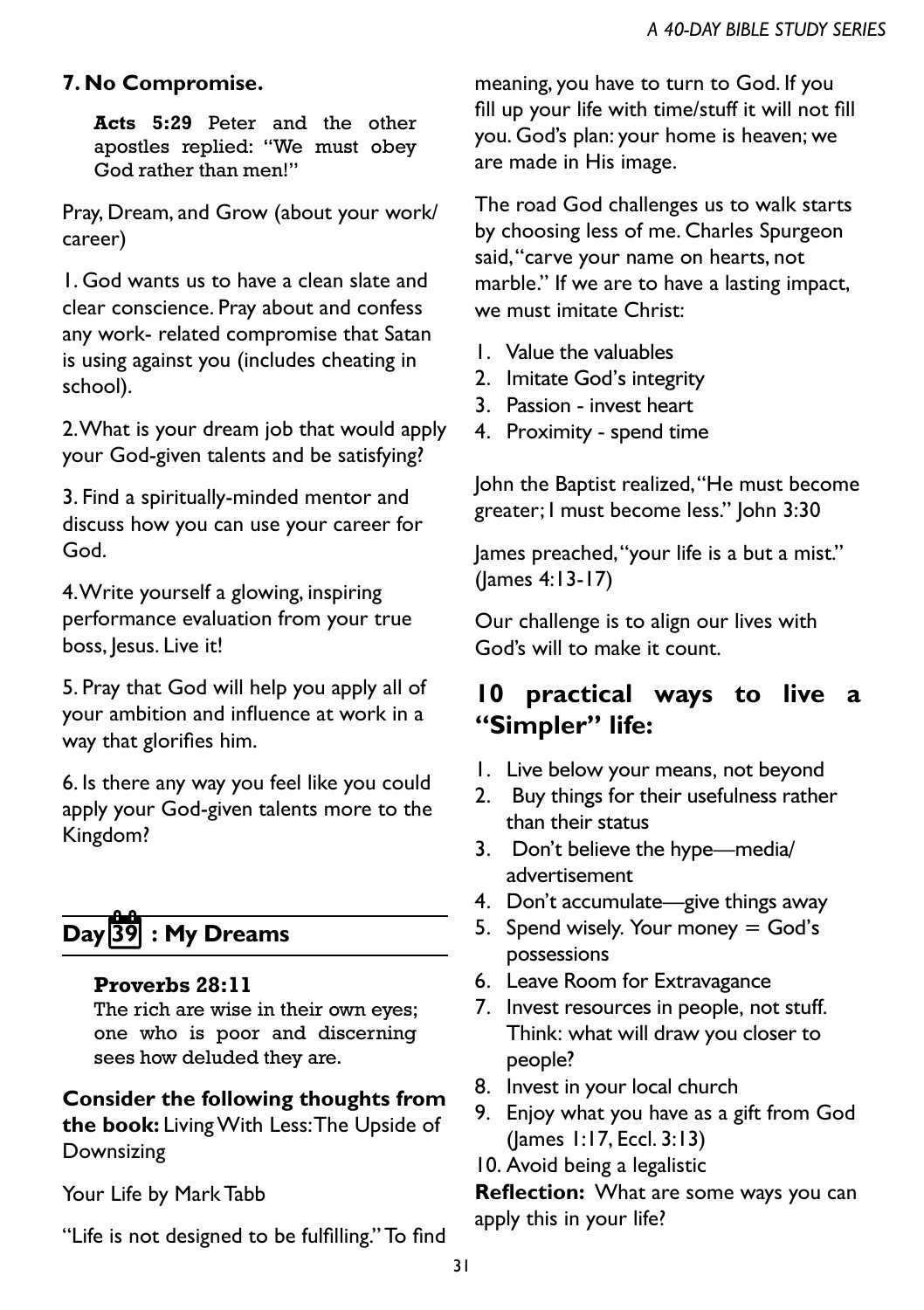# **Day 40 : My Decisions**

Proverbs 3:9 Honor the Lord with your wealth, with the firstfruits of all your crops

James 1:27 Religion that God our Father accepts as pure and faultless is this: to look after orphans and widows in their distress and to keep oneself from being polluted by the world.

# **TEN FINANCIAL DISCIPLESHIP DECISIONS**

1. **Honor God with Your Wealth** - Proverbs 3:9 Will I obey the scriptures and give

sacrificially—at least a tithe?

 My Weekly Contribution will be Rs. /week which is 2% of my income.

For mature Christians: I will increase my contribution to Rs.

- 2. **Guard Your Heart** Proverbs 4:23 What heart sins have I identified in regard to my finances - greed, laziness, not getting advice, careless spending, not taking responsibility, etc.?
- 3. **Become a Living Sacrifice**  Romans 12:1-2 How can I live more sacrificially to advance God's Kingdom?
- 4. **Give and it will be Given to You** Luke 6:38 How can I give by faith and how would

God react? 5. **Develop a Spirit of Self Discipline** -

### 2 Timothy 1:7

 Will I prepare a budget that I am ready to live by?

- 6. **Get Advice -** Proverbs 12:15 Who is my financial advisor? When am I going to meet with them again?
- 7. **Free Yourself of Debt**  Romans 13:8; Proverbs 6:1-5; Proverbs 22:7 What is my plan to eliminate debt from my life?
- 8. **Accept Responsibility and Repent** Luke 19:8

 What would it look like if I made a radical change in how I manage my finances?

- 9. **Be a Light to the World**  Matt 5:14 What am I going to do at work to make my life an upward call to everyone around me? How can I make my finances an example to other disciples so I can lead in this area?
- **10.Dream to Impact** James 1:27 What is something you can do with your finances to make an eternal impact on people?

 Have you considered adopting a child or supporting a childs education? Could you support a missionary in another city or country?

 Do you have the means to help fund a mission team?

Would you consider selling your possessions and helping to plant a new church in another city?

### **Proverbs 11:25**

A generous person will prosper; whoever refreshes others will be